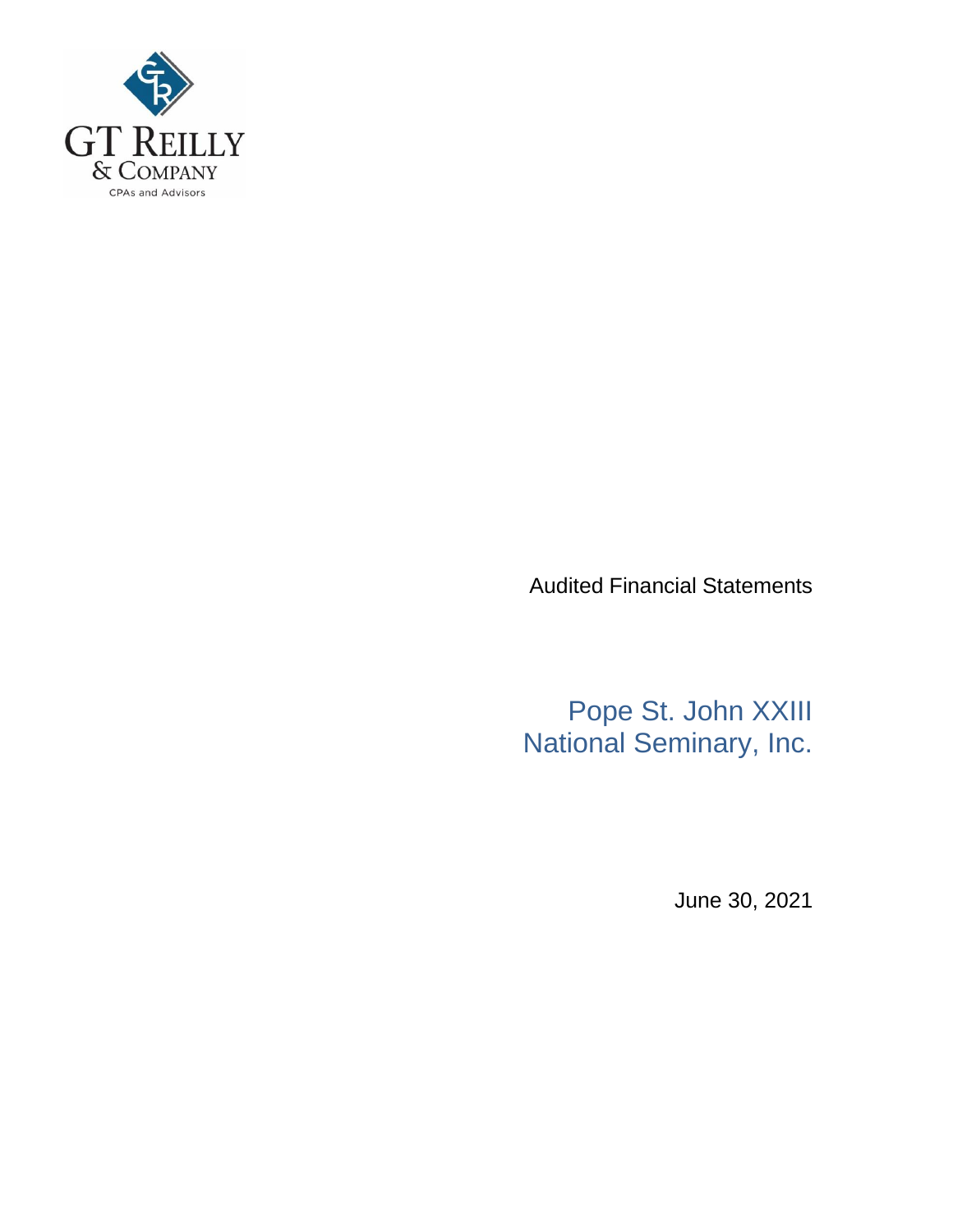# **Pope St. John XXIII National Seminary, Inc.**

## **Audited Financial Statements**

**June 30,** 2021

| 3  |
|----|
| 4  |
| 5  |
| 6  |
| 7  |
| 19 |
|    |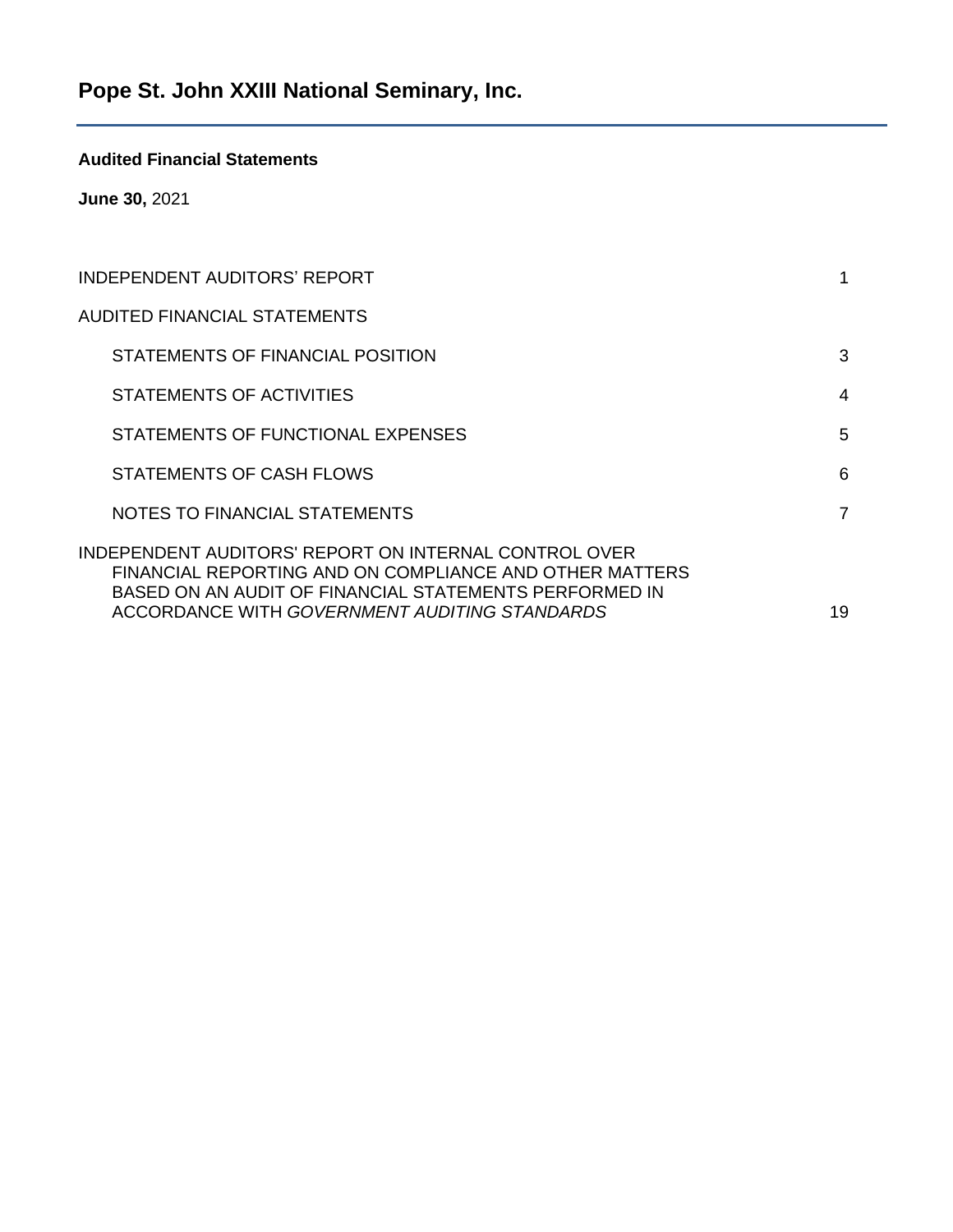

424 Adams Street, Milton, MA 02186-4358 T. 617.696.8900 / F. 617.698.1803 www.gtreilly.com

## **Independent Auditors' Report**

To the Trustees Pope St. John XXIII National Seminary, Inc.

We have audited the accompanying financial statements of Pope St. John XXIII National Seminary, Inc., which comprise the statements of financial position as of June 30, 2021 and 2020, and the related statements of activities, functional expenses and cash flows for the years then ended, and the related notes to the financial statements.

### *Management's Responsibility for the Financial Statements*

Management is responsible for the preparation and fair presentation of these financial statements in accordance with accounting principles generally accepted in the United States of America; this includes the design, implementation, and maintenance of internal control relevant to the preparation and fair presentation of financial statements that are free from material misstatement, whether due to fraud or error.

#### *Auditors' Responsibility*

Our responsibility is to express an opinion on these financial statements based on our audits. We conducted our audits in accordance with auditing standards generally accepted in the United States of America. Those standards require that we plan and perform the audit to obtain reasonable assurance about whether the financial statements are free from material misstatement.

An audit involves performing procedures to obtain audit evidence about the amounts and disclosures in the financial statements. The procedures selected depend on the auditors' judgment, including the assessment of the risks of material misstatement of the financial statements, whether due to fraud or error. In making those risk assessments, the auditor considers internal control relevant to the entity's preparation and fair presentation of the financial statements in order to design audit procedures that are appropriate in the circumstances, but not for the purpose of expressing an opinion on the effectiveness of the entity's internal control. Accordingly, we express no such opinion. An audit also includes evaluating the appropriateness of accounting policies used and the reasonableness of significant accounting estimates made by management, as well as evaluating the overall presentation of the financial statements.

We believe that the audit evidence we have obtained is sufficient and appropriate to provide a basis for our audit opinion.



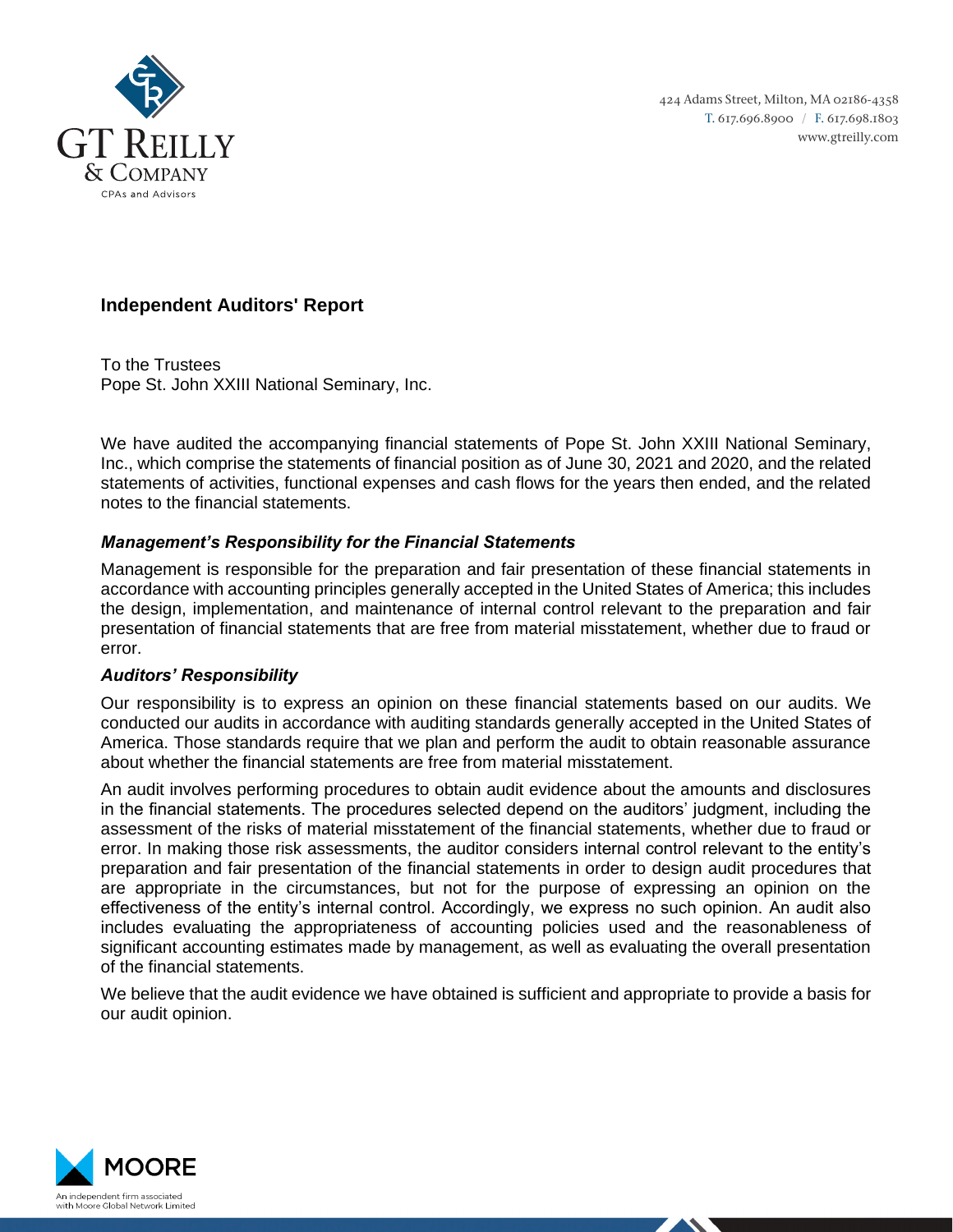## *Opinion*

In our opinion, the financial statements referred to above present fairly, in all material respects, the financial position of Pope St. John XXIII National Seminary, Inc. as of June 30, 2021 and 2020, and the changes in its net assets and its cash flows for the years then ended in accordance with accounting principles generally accepted in the United States of America.

### *Other Reporting Required by Government Auditing Standards*

In accordance with *Government Auditing Standards*, we have also issued our report dated September 27, 2021 on our consideration of Pope St. John XXIII National Seminary, Inc.'s internal control over financial reporting and on our tests of its compliance with certain provisions of laws, regulations, contracts and grant agreements and other matters. The purpose of that report is to describe the scope of our testing of internal control over financial reporting and compliance and the results of that testing, and not to provide an opinion on the internal control over financial reporting or on compliance. That report is an integral part of an audit performed in accordance with *Government Auditing Standards* in considering the Seminary`s internal

control over financial reporting and compliance.<br> $A. T. P9uu + Cem + awy$ 

G.T. Reilly & Company

Milton, Massachusetts September 27, 2021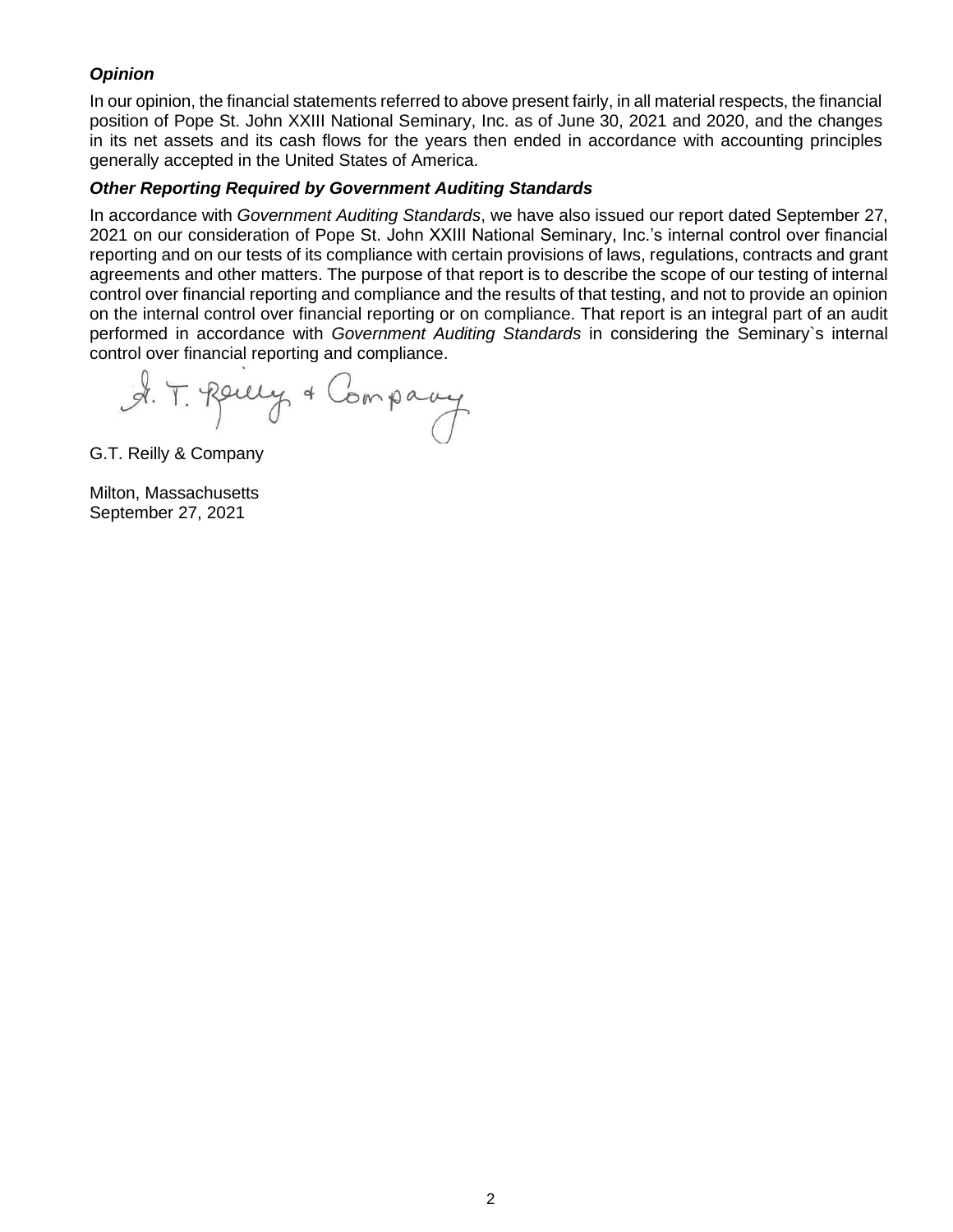## **Statements of Financial Position**

#### **June 30**

|                                                           | 2021          | 2020          |
|-----------------------------------------------------------|---------------|---------------|
| <b>Assets</b>                                             |               |               |
| Cash                                                      | \$<br>644,034 | \$<br>244,060 |
| Interest and dividends receivable                         | 45,686        | 33,081        |
| Promises to give, net (Note 5)                            | 68,019        | 23,658        |
| Grant funds receivable (Note 13)                          | 140,896       |               |
| Inventories                                               | 7,500         | 5,500         |
| Prepaid expenses                                          | 7,276         | 5,011         |
| Investments at fair value (Notes 2 & 3)                   | 4,785,431     | 3,741,396     |
| Interest in net assets of a foundation (Note 4)           | 1,105,787     | 999,579       |
| Property and equipment, net (Note 6)                      | 8,747,385     | 8,483,663     |
|                                                           |               |               |
| <b>TOTAL ASSETS</b>                                       | \$15,552,014  | \$13,535,948  |
| <b>Liabilities and Net Assets</b>                         |               |               |
| Liabilities:                                              |               |               |
| Accounts payable and accrued expenses                     | \$<br>194,472 | \$<br>66,378  |
| Conditional grant                                         | 30,611        |               |
| Equipment note payable (Note 8)                           |               | 10,207        |
| SBA Paycheck Protection Program Ioan, forgivable (Note 8) |               | 355,600       |
| <b>TOTAL LIABILITIES</b>                                  | 225,083       | 432,185       |
| Net Assets (Notes 11 & 12):                               |               |               |
| Without donor restrictions:                               |               |               |
| Board designated for capital improvements                 | 11,664        | 11,179        |
| Board designated quasi-endowments                         | 15,045        | 9,019         |
| Undesignated                                              | 8,371,967     | 7,534,093     |
|                                                           | 8,398,676     | 7,554,291     |
| With donor restrictions                                   | 6,928,255     | 5,549,472     |
|                                                           | 15,326,931    | 13,103,763    |
| TOTAL LIABILITIES AND NET ASSETS                          | \$15,552,014  | \$13,535,948  |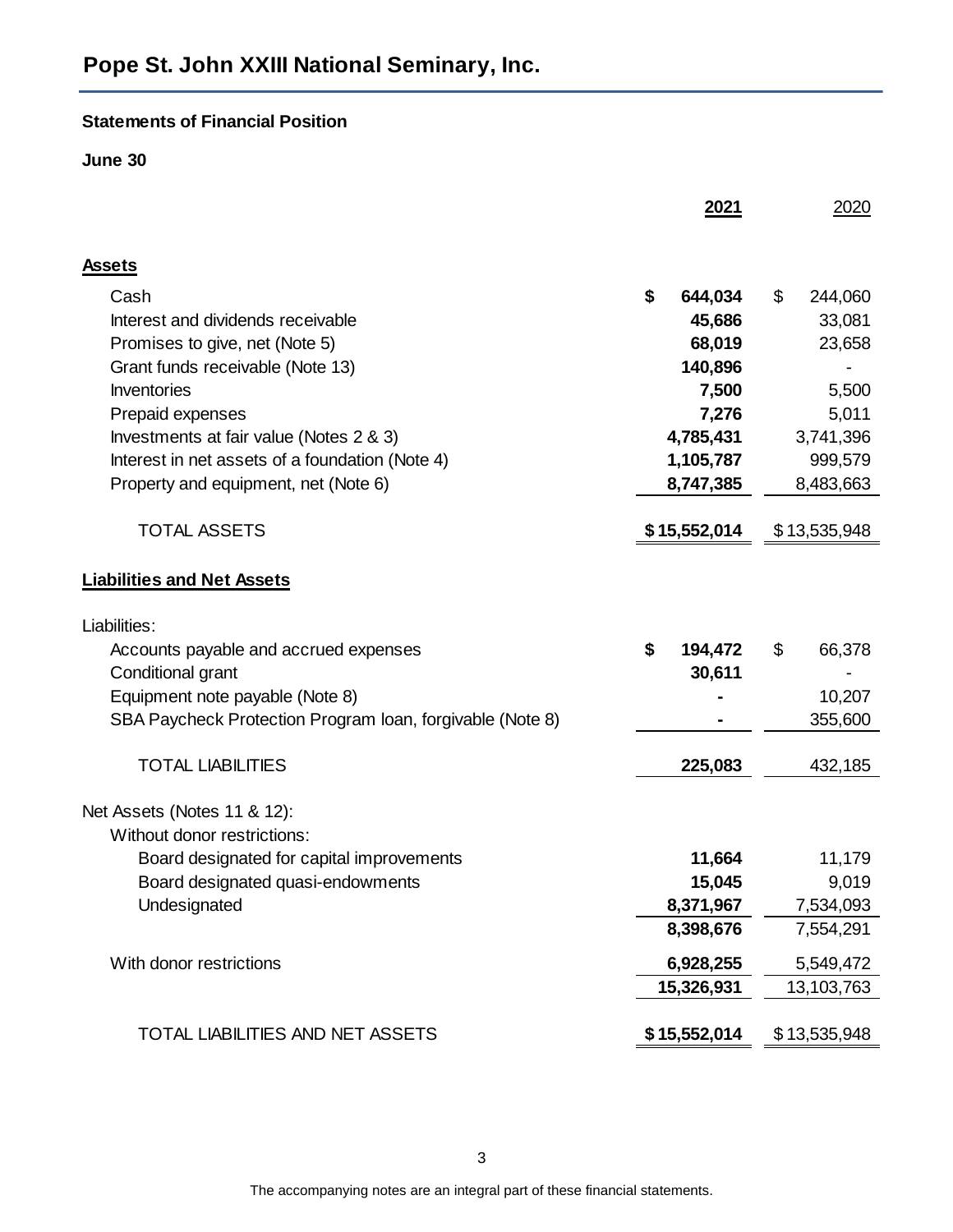## **Pope St. John XXIII National Seminary, Inc.**

#### **Statements of Activities**

#### **Year Ended June 30**

|                                                           | 2021                 |                     |                     |                 | 2020                 |                   |                 |
|-----------------------------------------------------------|----------------------|---------------------|---------------------|-----------------|----------------------|-------------------|-----------------|
|                                                           | <b>Without Donor</b> |                     | <b>With Donor</b>   |                 | <b>Without Donor</b> | <b>With Donor</b> |                 |
|                                                           |                      | <b>Restrictions</b> | <b>Restrictions</b> | <b>Total</b>    | Restrictions         | Restrictions      | Total           |
| REVENUES, GAINS & OTHER SUPPORT                           |                      |                     |                     |                 |                      |                   |                 |
| Tuition, net                                              | S.                   | 1,976,500           | \$                  | 1,976,500<br>S. | \$1,882,000          | \$                | ,882,000<br>\$. |
| Fundraising - special events                              |                      | 465,421             |                     | 465,421         | 325,791              |                   | 325,791         |
| Contributions and grants                                  |                      | 638,368             | 689,647             | 1,328,015       | 640,898              | 125,000           | 765,898         |
| Investment interest and dividends                         |                      | 1,719               | 165,682             | 167,401         | 6,053                | 141,580           | 147,633         |
| Miscellaneous income                                      |                      | 311                 |                     | 311             | 5,632                |                   | 5,632           |
| Contributed services (Note 10)                            |                      | 182,140             |                     | 182,140         | 213,601              |                   | 213,601         |
| SBA Paycheck Protection Program Ioan forgiveness (Note 8) |                      | 355,600             |                     | 355,600         |                      |                   |                 |
| Net realized and unrealized gains (losses)                |                      |                     |                     |                 |                      |                   |                 |
| on investments (Note 2)                                   |                      | 8,824               | 990,485             | 999,309         | 722                  | (81, 349)         | (80, 627)       |
| Interest in change in net assets of a                     |                      |                     |                     |                 |                      |                   |                 |
| foundation (Note 4)                                       |                      |                     | 306,208             | 306,208         |                      | 9,759             | 9,759           |
| Net assets released from restrictions through             |                      |                     |                     |                 |                      |                   |                 |
| satisfaction of use restrictions (Note 11)                |                      | 773,239             | (773, 239)          |                 | 254,500              | (254, 500)        |                 |
| TOTAL REVENUES, GAINS & SUPPORT                           |                      | 4,402,122           | 1,378,783           | 5,780,905       | 3,329,197            | (59, 510)         | 3,269,687       |
| <b>EXPENSES</b>                                           |                      |                     |                     |                 |                      |                   |                 |
| Program                                                   |                      | 1,824,447           |                     | 1,824,447       | 1,820,527            |                   | 1,820,527       |
| General and administrative                                |                      | 1,396,615           |                     | 1,396,615       | 1,333,758            |                   | 1,333,758       |
| Fundraising and development                               |                      | 336,675             |                     | 336,675         | 331,318              |                   | 331,318         |
| <b>TOTAL EXPENSES</b>                                     |                      | 3,557,737           |                     | 3,557,737       | 3,485,603            |                   | 3,485,603       |
| <b>INCREASE (DECREASE) IN NET ASSETS</b>                  |                      | 844,385             | 1,378,783           | 2,223,168       | (156, 406)           | (59, 510)         | (215, 916)      |
| NET ASSETS AT BEGINNING OF YEAR                           |                      | 7,554,291           | 5,549,472           | 13,103,763      | 7,710,697            | 5,608,982         | 13,319,679      |
| NET ASSETS AT END OF YEAR                                 | \$                   | 8,398,676           | \$6,928,255         | \$15,326,931    | \$7,554,291          | \$5,549,472       | \$13,103,763    |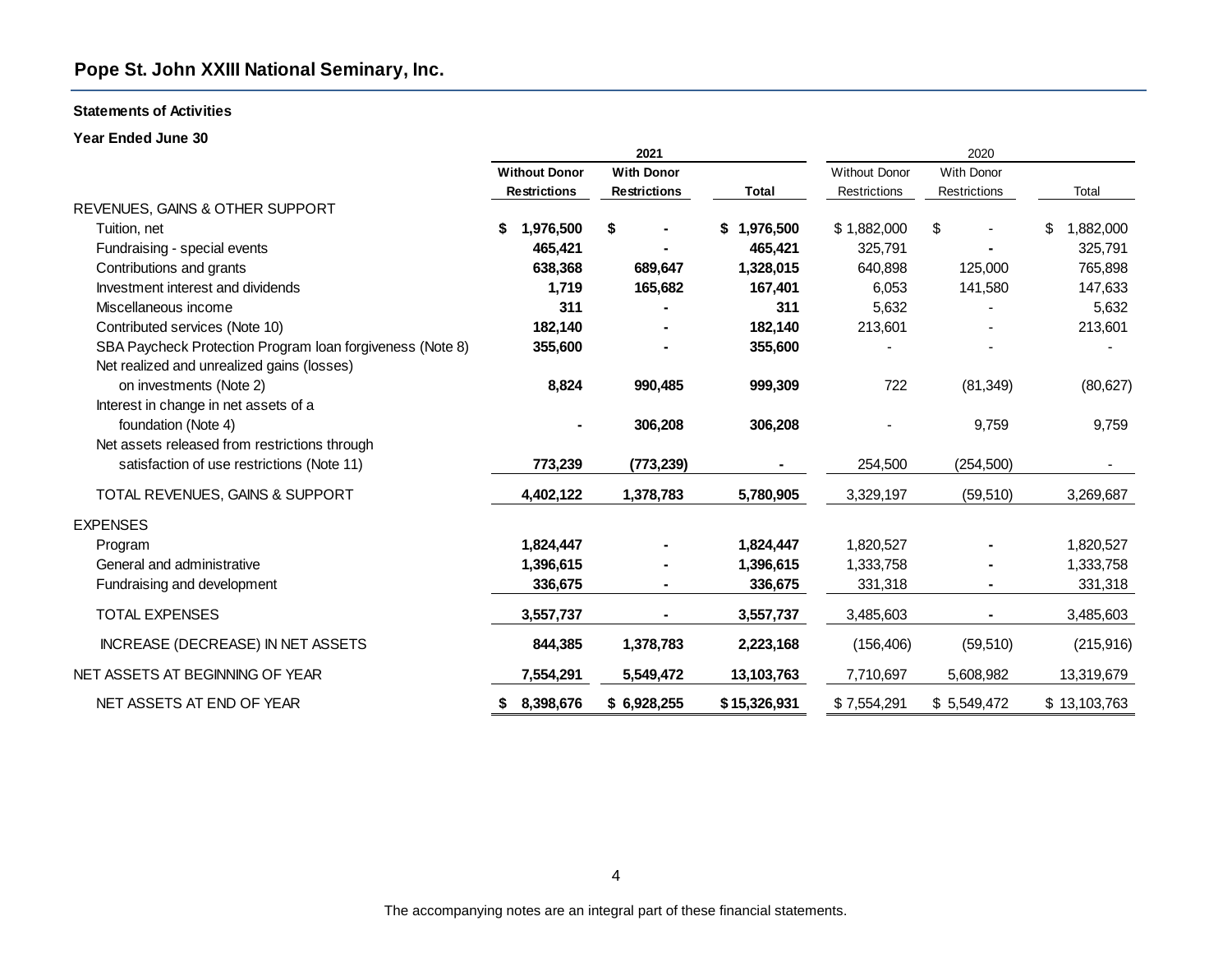#### **Statements of Functional Expenses**

#### **Year Ended June 30**

|                                          | 2021                       |                               |                                              | 2020        |                     |                               |                                |             |
|------------------------------------------|----------------------------|-------------------------------|----------------------------------------------|-------------|---------------------|-------------------------------|--------------------------------|-------------|
|                                          | Program<br><b>Services</b> | General and<br>Administrative | <b>Fundraising and</b><br><b>Development</b> | Total       | Program<br>Services | General and<br>Administrative | Fundraising and<br>Development | Total       |
| <b>Salaries and benefits</b>             | 962,846<br>S               | 1,038,120<br>S.               | 177,466<br>S.                                | \$2,178,432 | \$1,050,873         | \$1,018,788                   | \$<br>182,994                  | \$2,252,655 |
| <b>Contract services</b>                 | 11,788                     | 57,495                        |                                              | 69,283      | 17,701              | 64,511                        |                                | 82,212      |
| <b>Professional services</b>             |                            | 30,600                        |                                              | 30,600      |                     | 27,771                        |                                | 27,771      |
| <b>Admissions</b>                        | 5,940                      |                               |                                              | 5,940       | 15,853              |                               |                                | 15,853      |
| <b>Travel and entertainment</b>          | 14,856                     | 4,180                         | 20                                           | 19,056      | 15,451              | 8,593                         | 707                            | 24,751      |
| <b>Utilities</b>                         | 203,672                    | 38,189                        | 12,730                                       | 254,591     | 176,700             | 33,131                        | 11,044                         | 220,875     |
| <b>Technology</b>                        |                            |                               | 3,754                                        | 3,754       |                     |                               | 3,729                          | 3,729       |
| <b>Property maintenance</b>              | 120,295                    | 22,555                        | 7,518                                        | 150,368     | 62,861              | 11,786                        | 3,929                          | 78,576      |
| Interest expense and service fees        | 11,475                     | 2,152                         | 717                                          | 14,344      | 16,998              | 3,187                         | 1,062                          | 21,247      |
| <b>Office</b>                            | 13,887                     | 22,415                        | 1,117                                        | 37,419      | 15,287              | 19,701                        | 1,985                          | 36,973      |
| Depreciation                             | 239,118                    | 44,835                        | 14,945                                       | 298,898     | 219,676             | 41,189                        | 13,730                         | 274,595     |
| <b>Publicity</b>                         |                            |                               | 20,952                                       | 20,952      |                     |                               | 17,544                         | 17,544      |
| Library                                  | 38,107                     | 4,176                         | 110                                          | 42,393      | 34,691              | 4,978                         | 110                            | 39,779      |
| Kitchen                                  | 134,662                    | 25,249                        | 8,416                                        | 168,327     | 135,607             | 25,426                        | 8,475                          | 169,508     |
| <b>Fundraising events and activities</b> |                            |                               | 88,930                                       | 88,930      |                     |                               | 86,009                         | 86,009      |
| <b>Student assistance</b>                | 37,637                     |                               |                                              | 37,637      | 50,412              |                               | ۰                              | 50,412      |
| <b>Operational supplies</b>              | 29,914                     | 90,283                        | ٠.                                           | 120,197     | 1,602               | 74,112                        | ٠                              | 75,714      |
| Other                                    | 250                        | 16,366                        |                                              | 16,616      | 6,815               | 585                           | $\blacksquare$                 | 7,400       |
|                                          | \$1,824,447                | \$1,396,615                   | 336,675<br>S.                                | \$3,557,737 | \$1,820,527         | \$1,333,758                   | 331,318<br>S                   | \$3,485,603 |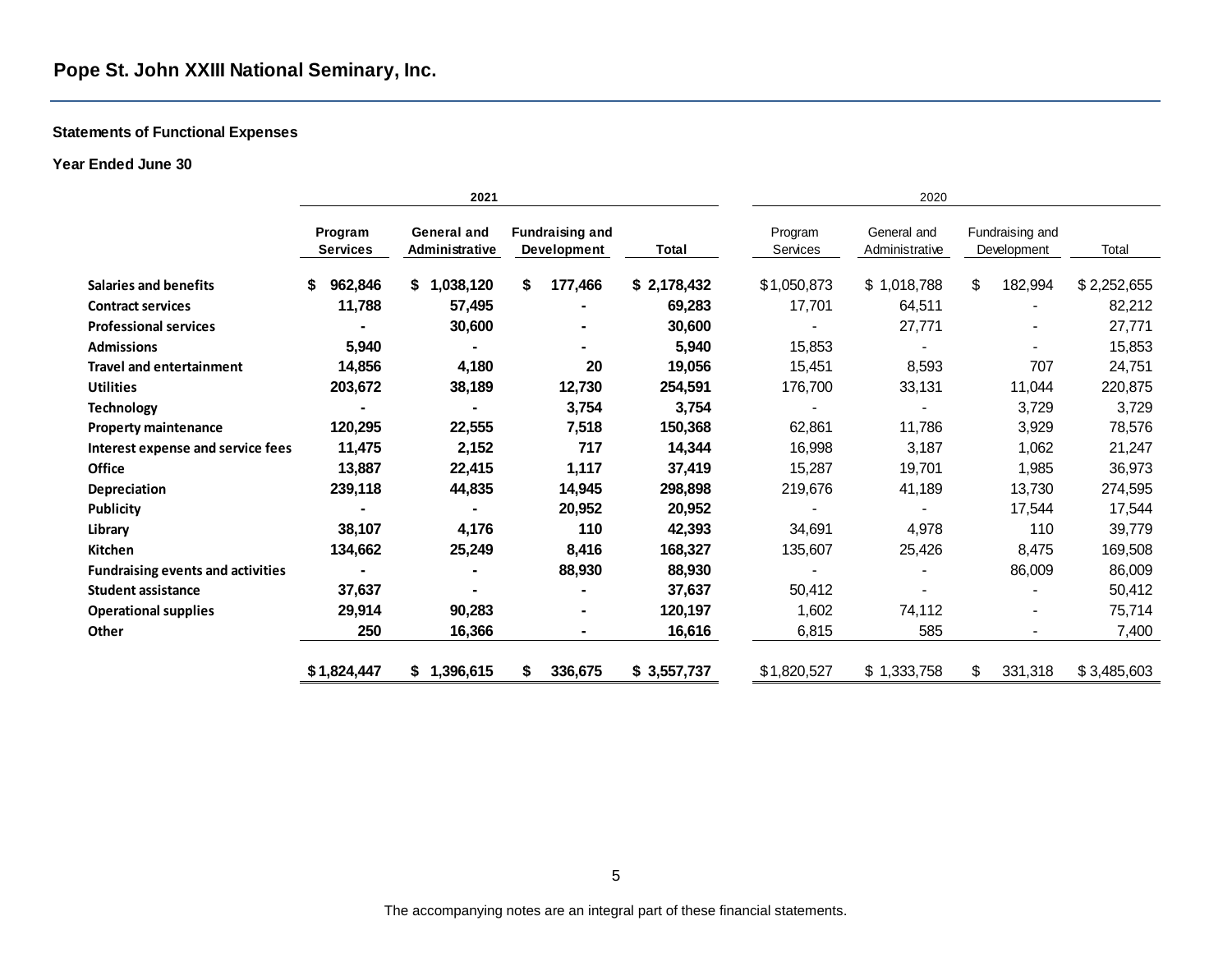#### **Statements of Cash Flows**

#### **For the Year Ended June 30**

|                                                           | 2021                   | 2020             |
|-----------------------------------------------------------|------------------------|------------------|
| CASH FLOWS FROM OPERATING ACTIVITIES                      |                        |                  |
| Change in net assets                                      | \$2,223,168            | \$<br>(215, 916) |
| Adjustments to reconcile change in net assets to net      |                        |                  |
| cash provided by operating activities:                    |                        |                  |
| Depreciation                                              | 298,898                | 274,595          |
| Donation of investments                                   | (19, 325)              | (5, 135)         |
| Net realized and unrealized (gains) losses on investments | (999, 309)             | 80,627           |
| Interest in change in net assets of a foundation          | (306, 208)             | (9,759)          |
| Transfer of assets from a foundation                      | 200,000                |                  |
| SBA Paycheck Protection Program Ioan forgiveness          | (355, 600)             |                  |
| Changes in operating assets and liabilities:              |                        |                  |
| Promises to give, net<br>Grant funds receivable           | (44, 361)              | 105,905          |
| Interest and dividends receivable                         | (140, 896)<br>(12,605) | 4,692            |
| Prepaid expenses                                          | (2, 265)               | 8,830            |
| Inventories                                               | (2,000)                | 1,000            |
| Conditional grant                                         | 30,611                 |                  |
| Accounts payable and accrued expenses                     | 128,094                | (18, 382)        |
| NET CASH PROVIDED FROM OPERATING ACTIVITIES               | 998,202                | 226,457          |
| CASH FLOWS FROM INVESTING ACTIVITIES                      |                        |                  |
| Additions to property and equipment                       | (562, 620)             | (88, 202)        |
| (Purchases) redemptions of investments, net               | (25, 401)              | (265, 462)       |
| NET CASH APPLIED TO INVESTING ACTIVITIES                  | (588,021)              | (353, 664)       |
| CASH FLOWS FROM FINANCING ACTIVITIES                      |                        |                  |
| Payments on note payable to affiliate                     |                        | (64, 930)        |
| Payments on equipment note payable                        | (10, 207)              | (11, 293)        |
| SBA Paycheck Protection Program Ioan                      |                        | 355,600          |
| NET CASH (APPLIED TO) PROVIDED FROM FINANCING ACTIVITIES  | (10, 207)              | 279,377          |
| NET INCREASE IN CASH                                      | 399,974                | 152,170          |
| CASH AT BEGINNING OF YEAR                                 | 244,060                | 91,890           |
| CASH AT END OF YEAR                                       | 644,034                | \$<br>244,060    |
| <b>Supplemental Disclosure of Cash Flow Information</b>   |                        |                  |
| Interest paid                                             | 2,214                  | 11,091           |
|                                                           |                        | \$               |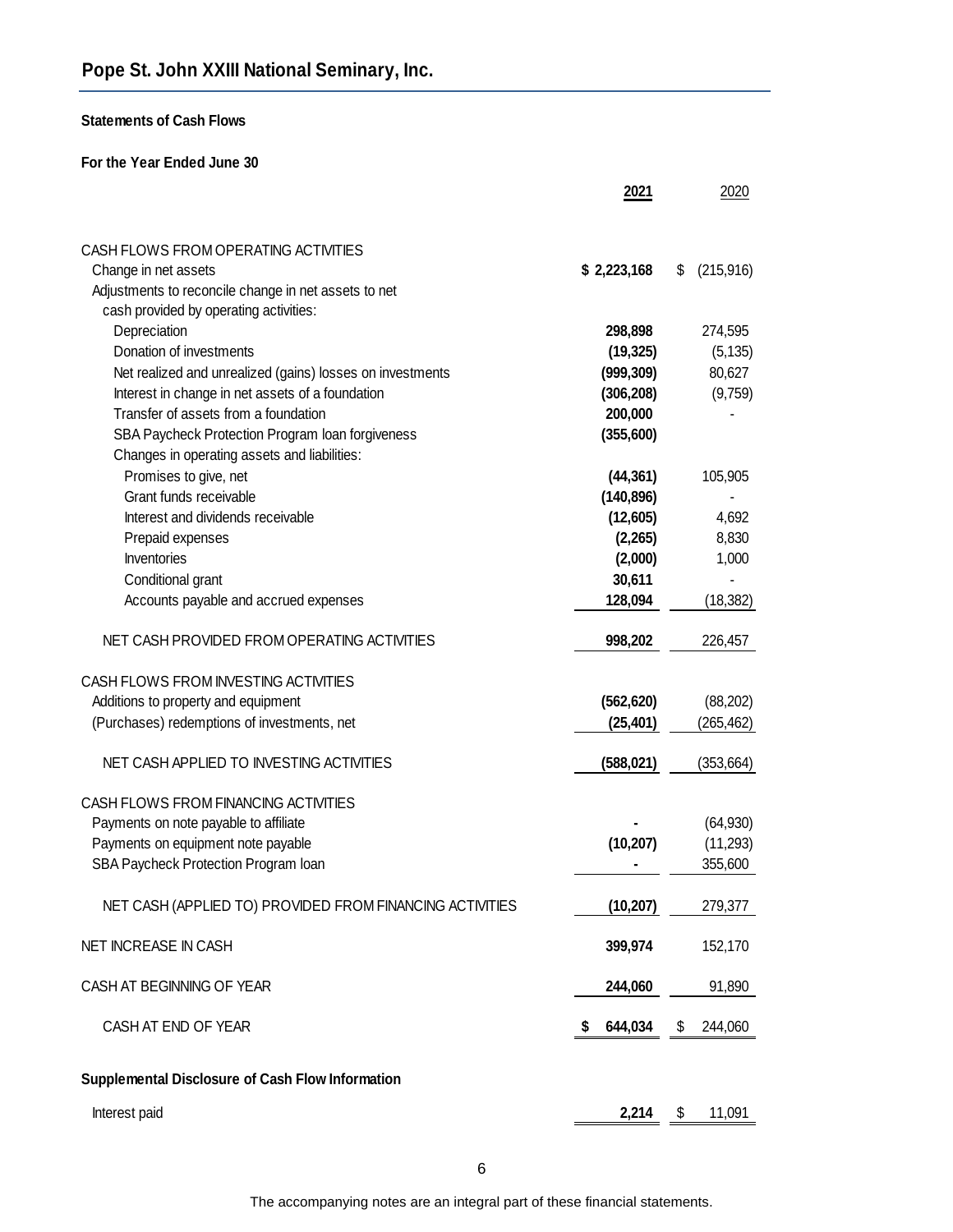#### **Notes to Financial Statements**

**June 30, 2020**

## **Note 1 – Principal Activity and Summary of Significant Accounting Policies**

Principal Activity – The Seminary is a Roman Catholic, professional and graduate theological school dedicated primarily to the intellectual, cultural and spiritual preparation of second-career seminarians for the priesthood.

Financial Statement Presentation – As a not-for-profit organization, the Seminary presents in its statement of financial position and its statement of activities and changes in net assets two classes of net assets based on the existence or absence of donor-imposed restrictions as follows:

*Net Assets Without Donor Restrictions* – Net assets that are available for use in general operations and not subject to donor restrictions. At its discretion, the Board of Trustees may designate net assets without donor restrictions for specific purposes. Net assets have been designated by the Board for capital improvements and as amounts quasi-endowed to provide a permanent source of income as disclosed in Note 12.

*Net Assets With Donor Restrictions* – Net assets that are subject to donor-imposed restrictions. Some donorimposed restrictions are temporary in nature, such as those that will be met with the passage of time, the occurrence of events, or by the use of the funds as specified by the donor. Other donor-imposed restrictions may be perpetual in nature where the donor stipulates that the funds be maintained in perpetuity.

Donor-restricted support is recorded as "net assets with donor restrictions" when received or pledged. When a temporary donor-imposed restriction expires, either by use of the funds for the specified purpose or by the expiration of a time restriction, related amounts of "net assets with donor restrictions" are reclassified to "net assets without donor restrictions" and reported in the statement of activities as "net assets released from restrictions" (see Note 11).

Contributions made with donor-imposed restrictions to maintain the principal in perpetuity (endowments), while allowing the use of income generated therefrom, are also classified as "net assets with donor restrictions". Income derived from the investment of these perpetual net assets is reported as an increase in "net assets without donor restrictions" or "net assets with donor restrictions" depending on the terms of the donor instrument. Unrealized gains or losses on perpetual net assets are reported as increases or decreases in "net assets with donor restrictions" unless the donor explicitly states otherwise.

Accounting Estimates – The preparation of financial statements in conformity with accounting principles generally accepted in the United States of America requires management to make estimates and assumptions that affect certain reported amounts of assets, liabilities, revenues, expenses and the disclosure of contingent assets and liabilities. Actual results could differ from these estimates.

Revenue Recognition – The Seminary recognizes revenue in accordance with FASB Accounting Standards Codification (ASC) Topic 606, "Revenue from Contracts with Customers". The standards are based on the principle that an entity should recognize revenue to depict the transfer of promised goods or services to customers in an amount that reflects the consideration to which the entity expects to be entitled in exchange for those goods or services. Under the standards, among other things, revenue is recognized at a point in time (when), or over time (as), a performance obligation is satisfied.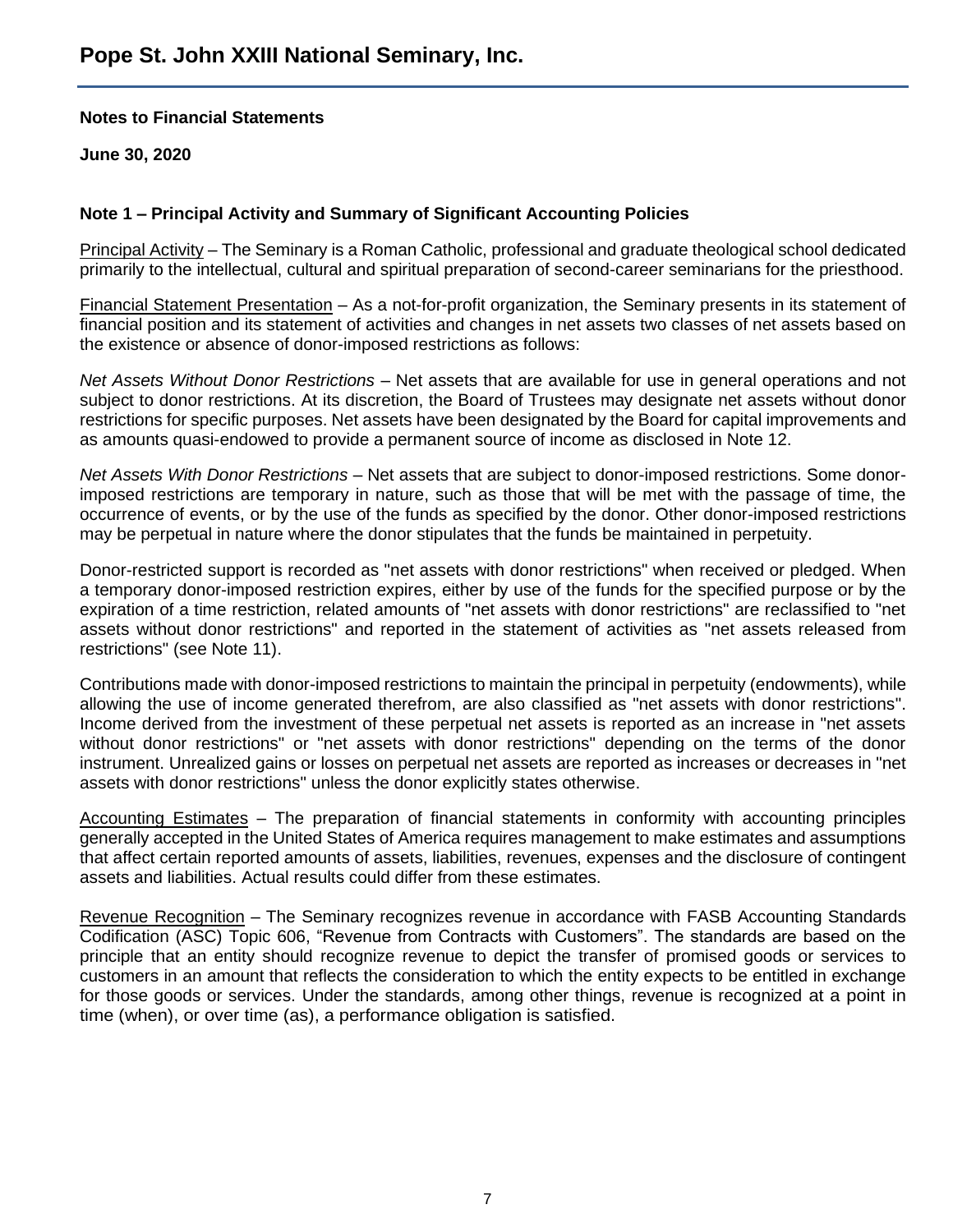#### **Note 1 – Principal Activity and Summary of Significant Accounting Policies (Cont.)**

The revenue standards do not apply to revenues and support that are covered under other accounting standards such as contributions and investment earnings, gains and losses. The Seminary's revenues and related methods of recognition are summarized as follows:

*Tuition Revenue* – The Seminary recognizes revenue from student tuition and fees during the year in which the related services are provided to students. The performance obligation of delivering educational services is simultaneously received and consumed by the students; therefore, the revenue is recognized ratably over the course of the academic year. In addition, the students pay room and board to live on premises during the school year. Contracts for tuition, room, and board are combined into a single portfolio of similar contracts. Payment for tuition, room and board is required before the start of the academic year. All amounts received prior to the commencement of the academic year are recorded as liabilities and revenue recognition is deferred to the applicable period. Scholarships provided to students are recorded as reductions to tuition, room and board at the time the revenue is recognized.

*Fundraising - Special Events* – The Seminary recognizes revenue from fundraising-special events once the event has taken place.

Contributions – The Seminary recognizes contributions in accordance with Financial Accounting Standards Board issued Accounting Standards Update (ASU) 2018-08, *"Clarifying the Scope and the Accounting Guidance for Contributions Received and Contributions Made"*. The ASU is intended to assist entities in evaluating whether transactions should be accounted for, and reported as, contributions or as exchange transactions, and in determining whether a contribution is conditional or unconditional.

The ASU clarifies that a contribution represents a nonreciprocal transaction where the grantor or donor does not receive a benefit of commensurate value in return for the assets or resources provided to the recipient. In an exchange transaction, the resource provider receives some thing or benefit of commensurate value in return for the resources provided. Exchange transactions include instances where a transfer of assets represents a payment from a third-party payer on behalf of an existing exchange transaction between the recipient and an identified customer receiving the benefit. However, where the benefit or potential benefit is received by the public or segments thereof, and the resource provider (such as a foundation, government agency, corporation or other entity), only receives indirect or incidental benefit that is not of commensurate value, the transaction is considered a contribution for accounting purposes. Distinguishing between contributions and exchange transactions determines the appropriate accounting and reporting for a transaction.

Conditional Grants and Contributions – Contributions, grants or other support that are conditional are not recognized in the statement of activities until they become unconditional, that is, at the time when the donor or grantor-imposed conditions on which they depend are substantially met or barriers are overcome. Funds received in advance of satisfying the conditions are reported as liabilities.

Promises to Give – Unconditional promises to give cash or other assets to the Seminary are recorded as assets receivable when the pledges are made and documented. Conditional promises to give are recorded only when the specified conditions are substantially met. Unconditional promises to give that are expected to be collected over a period of years are recorded at the present value of their estimated future cash flows. Amortization of such discounts is included in support. Recorded promises to give to the Seminary are reported in the statement of financial position net of an estimated allowance for uncollectable amounts. The allowance is recorded via a provision charged against support. On a periodic basis, management evaluates the promises to give to the Seminary and establishes or adjusts the allowance to an amount that it believes will be adequate to absorb possible losses on promises that may become uncollectible, based on evaluations of the individual pledges. Recorded amounts are written off and charged against the allowance or against support when management believes that the collectability of the specific pledge is unlikely. See Note 5 for a summary of recorded promises to give.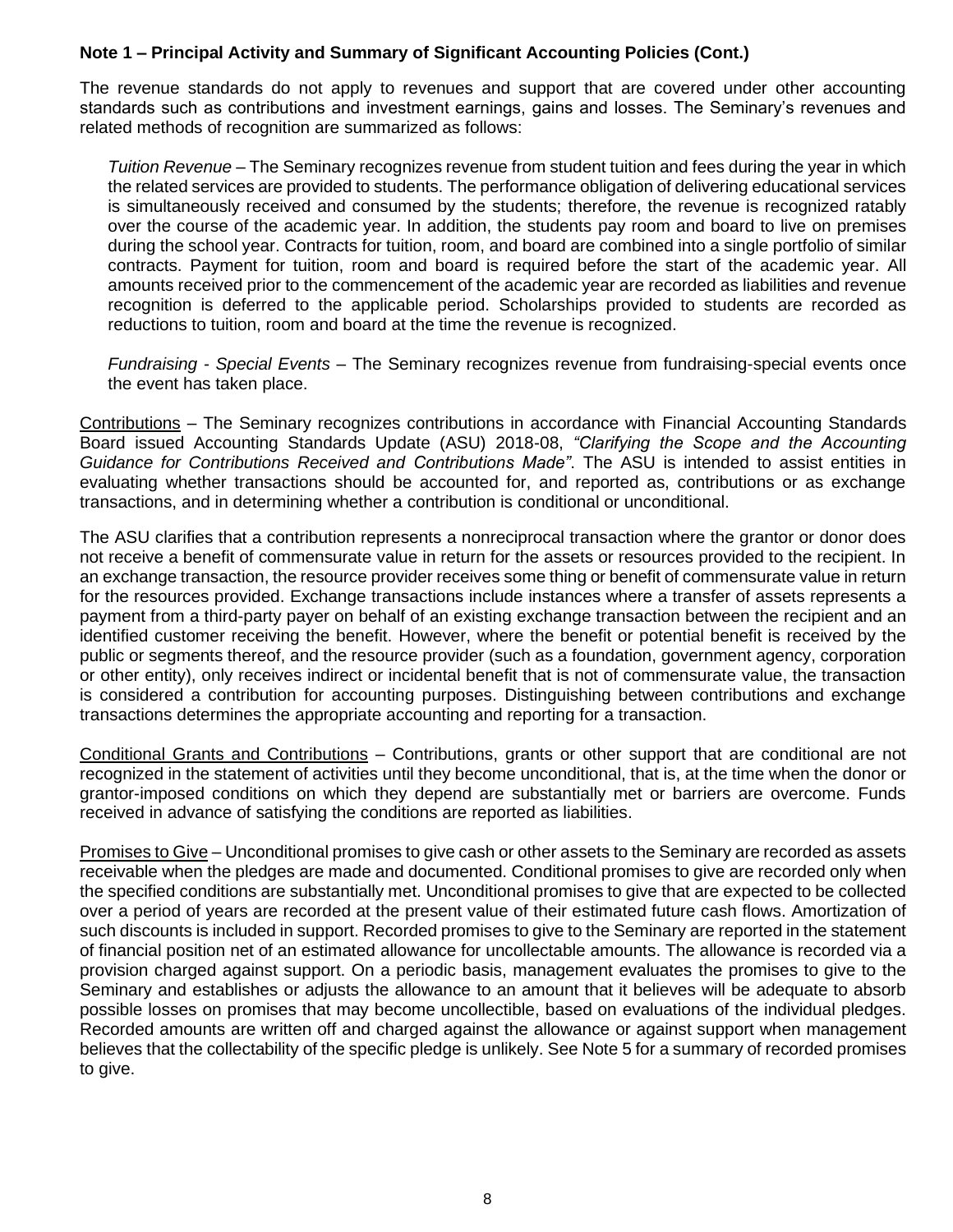### **Note 1 – Principal Activity and Summary of Significant Accounting Policies (Cont.)**

Contributed Services – The Seminary recognizes contributions of services received as support in the statement of activities with an equal amount recognized as expense if the services provided require special skills and would need to be purchased by the Seminary if not contributed (see Note 10).

Cash – The Seminary considers short-term, highly-liquid investments with original maturities of three months or less, to be cash equivalents for presentation purposes in the statement of financial position and the statement of cash flows.

Inventories – Inventories are reported at the lower of cost or net realizable value based on the first-in, first-out (FIFO) method, and consist of books and related supplies.

Investments – The Seminary reports investments in marketable securities and pooled funds at fair value. Increases or decreases in the fair value of investments are reflected currently in the statement of activities as net realized and unrealized gains (losses) on investments (see Notes 2 & 3).

Accounting for Assets Held by Others – The Seminary recognizes as an asset its interest in the net assets of other related organizations who hold funds that have been donated for the benefit of the Seminary. The asset amount is adjusted for the Seminary's share of the change in the related organization's net assets via a charge or credit to the Seminary's statement of activities. Transfers of funds from the related organization are reported as reductions to the Seminary's recorded interest (see Note 4).

Property and Equipment – Property and equipment are stated at cost less accumulated provisions for depreciation. Property contributed by the Roman Catholic Archdiocese of Boston in 1997 is stated at the net book value on the records of the Archdiocese at the time of the contribution. Maintenance and repairs are expensed as incurred, whereas major additions and purchases are capitalized (see Note 6).

Depreciation has been calculated and provided over the estimated useful lives of the respective assets on a straight-line basis. Estimated useful lives are summarized as follows:

|                                    | Estimated<br>Useful Lives |
|------------------------------------|---------------------------|
| Building and building improvements | 15 - 40 years             |
| Furniture and equipment            | 5 years                   |
| Motor vehicles                     | 5 years                   |

Functional Allocation of Expenses – The costs and expenses of the Seminary have been summarized and presented in the statement of activities by function: program, general and administrative, and fundraising and development. The statement of functional expenses presents the natural classification detail of expenses by function. Costs and expenses related directly to a program or a supporting function are charged to that program or function, while other expenses are allocated based on reasonable methods which include square footage, time spent and management's best estimates.

Income Tax – The Seminary is included in the United States Catholic Conference Group Ruling and in the Official Catholic Directory and is therefore exempt from income taxes under Section 501(c)(3) of the Internal Revenue Code. Accordingly, no provision for income taxes is included in these financial statements (see Note 14).

Evaluation of Subsequent Events – Management has evaluated subsequent events involving the Seminary for potential recognition or disclosure in the accompanying financial statements. Subsequent events are events or transactions that occurred after June 30, 2021 up through September 27 2021, the date the accompanying financial statements were available to be issued.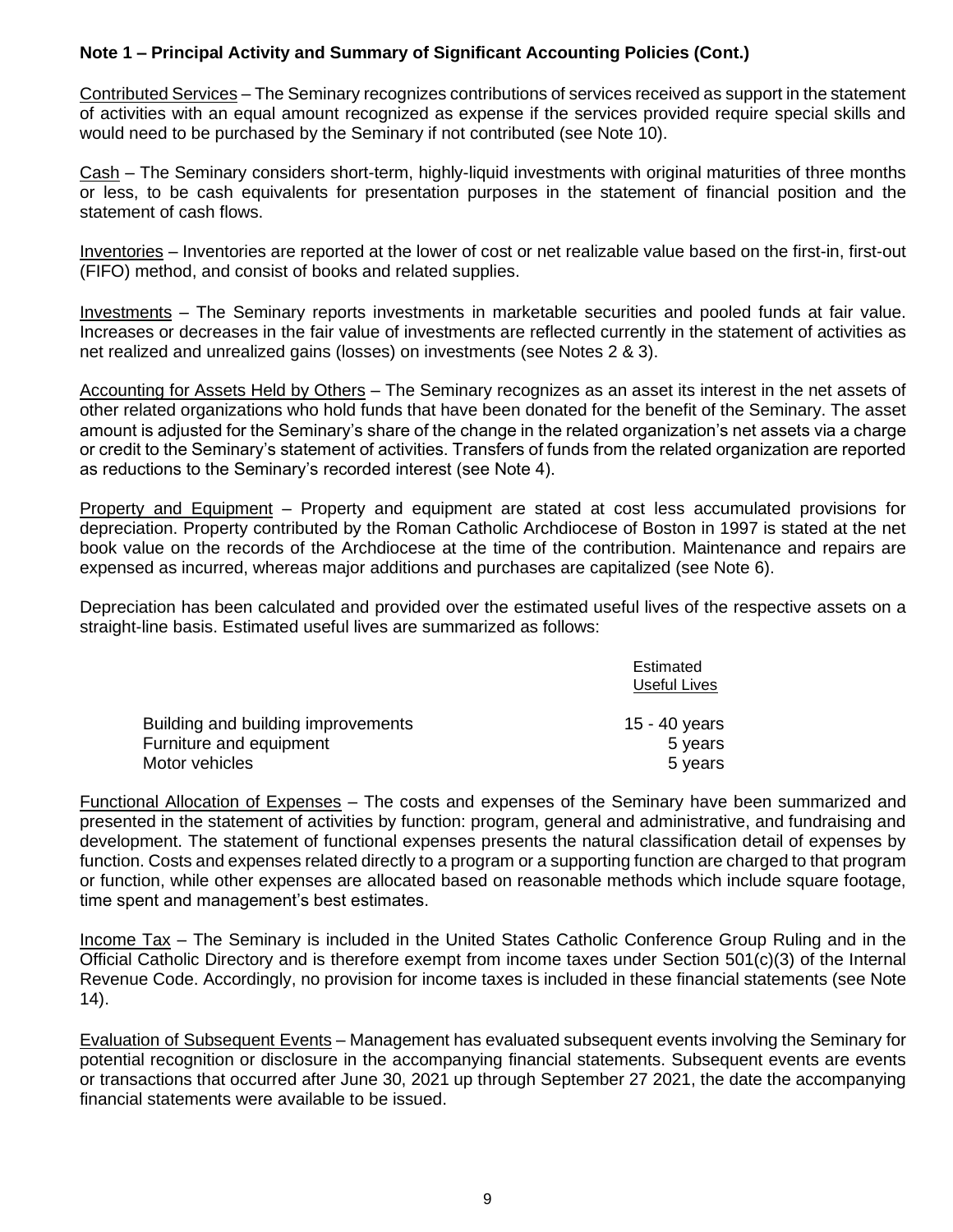#### **Note 2 – Investments**

Investments consist of the following at June 30:

|                                                                |                       | 2021        |             | 2020          |
|----------------------------------------------------------------|-----------------------|-------------|-------------|---------------|
|                                                                | Fair<br>Value<br>Cost |             | Cost        | Fair<br>Value |
| Common Investment Fund, Roman<br>Catholic Archbishop of Boston | \$3,306,367           | \$4,785,149 | \$3,261,658 | \$3,741,227   |
| <b>Common Stock</b>                                            | 35                    | 282         | 18          | 169           |
|                                                                | \$3,306,402           | \$4,785,431 | \$3,261,676 | \$3,741,396   |

The majority of the Seminary's investments represent unit holdings in the Common Investment Fund established by the Roman Catholic Archbishop of Boston (RCAB) to provide common investment pools in which the Seminary and other related organizations may participate. The participants own units based upon a per-unit value at the time of purchase. The Common Investment Fund incurs service fees from the RCAB for administrative and clerical services performed on behalf of the fund. These fees are reflected in the calculation of the value per unit. Dividend income from the Seminary's investments totaled \$166,672 and \$142,375 for the years ended June 30, 2021 and 2020, respectively.

The Common Investment Fund invests nearly all of its funds in the RCAB Collective Investment Partnership (the "Investment Partnership"), the underlying investments of which are primarily equity and fixed-income securities (U.S. Government and agency securities, asset-backed securities and corporate bonds) owned either directly or indirectly through mutual funds and private entities. The make-up of the Investment Partnership's investments at June 30, 2020 (the most recent audited financial statement of the Partnership) was: 35% domestic common stocks, 21% fixed-income securities, 17% private investments and 27% mutual funds and other investments.

The Seminary's investments (including investments bought, sold, and held during the year) appreciated (depreciated) in value as follows during the years ended June 30:

|                               | 2021    |    |           |
|-------------------------------|---------|----|-----------|
| Common Investment Fund, Roman |         |    |           |
| Catholic Archbishop of Boston | 999,213 | \$ | (81, 587) |
| Common Stock                  | 96      |    | 960       |
|                               | 999,309 | S  | (80,627)  |

Risks and Uncertainties – The Seminary's investments in the Common Investment Fund and common stock are exposed to various risks, such as interest rate, market, and credit. Due to the level of risk associated with these investment securities, and the level of uncertainty related to changes in the value of investment securities, it is at least reasonably possible that changes in risks in the near term would materially affect the amounts reported in the statements of financial position and the statements of activities.

#### **Note 3 – Fair Value Measurements**

The Seminary measures the fair values of assets and liabilities at an estimated exit price, representing the amount that would be received to sell an asset or paid to transfer a liability in an orderly transaction between market participants. A fair value hierarchy is used to prioritize the inputs to valuation techniques used to measure fair value. The Seminary classifies its assets and liabilities into Level 1 (securities valued using quoted prices from active markets for identical assets), Level 2 (securities not traded on an active market for which observable market inputs are readily available), and Level 3 (securities valued based on significant unobservable inputs).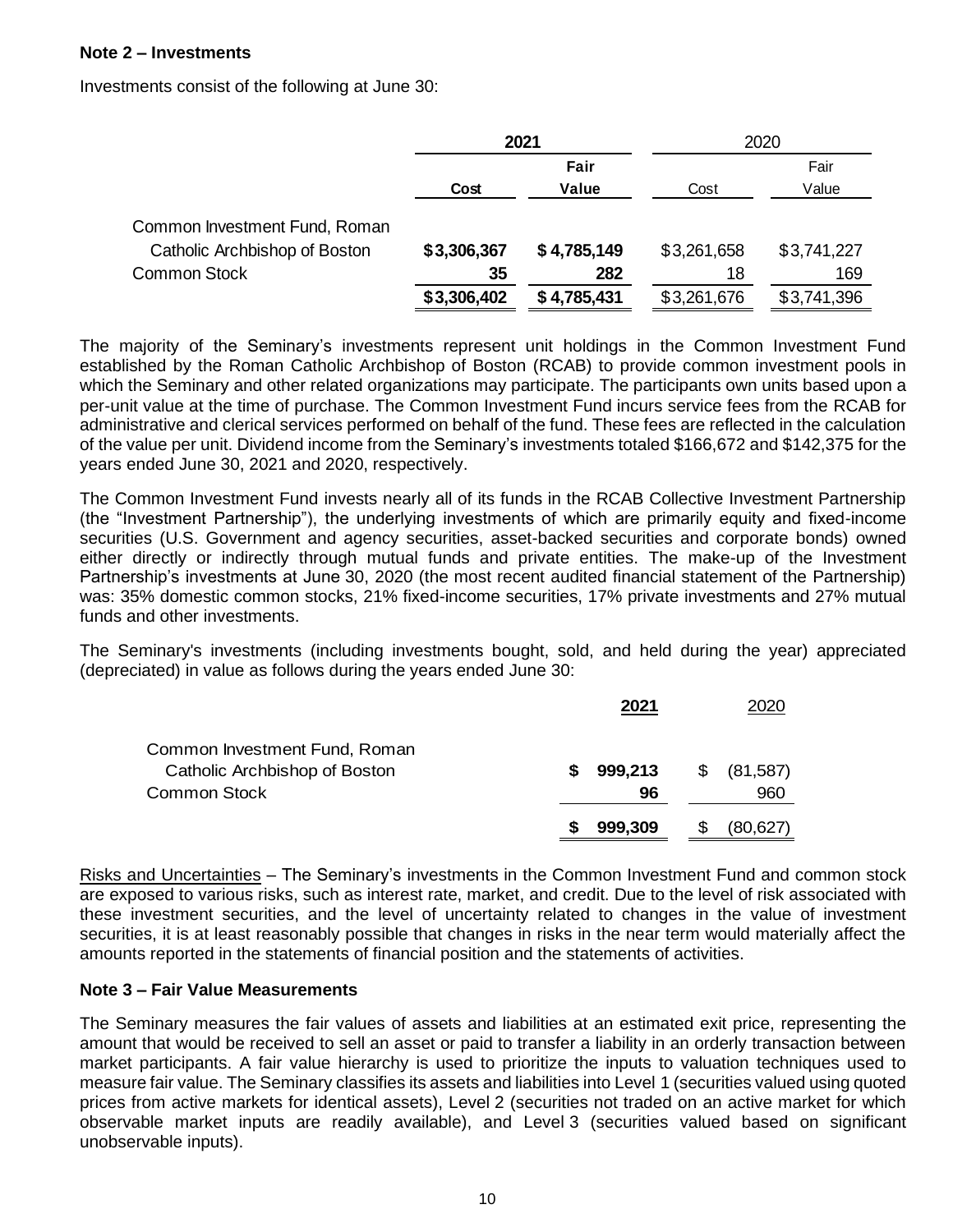#### **Note 3 – Fair Value Measurements (Cont.)**

The Seminary measures the fair value of investments in certain entities that do not have a quoted market price based on the investees' calculated net asset value (NAV) per share or its equivalent. The Seminary reports its investments at the net asset value per unit on the valuation day.

The Seminary's financial assets that are accounted for at fair value on a recurring basis as of June 30, 2021 and 2020, by level within the fair value hierarchy, are presented in the table below. Financial assets measured at fair value on a nonrecurring basis, such as recorded promises to give to the Seminary, are excluded from the table.

| June 30, 2021                                                                          |     | Level 1 | Level <sub>2</sub>   |      | Level 3 |    | Total            |
|----------------------------------------------------------------------------------------|-----|---------|----------------------|------|---------|----|------------------|
| <b>Common Stock</b><br>Units of Common Investment Fund,<br>measured at net asset value | -\$ | 282     | \$<br>$\sim$         | - \$ |         | \$ | 282<br>4,785,149 |
| Total investments at fair value                                                        |     |         |                      |      |         | S  | 4,785,431        |
| June 30, 2020                                                                          |     |         |                      |      |         |    |                  |
| <b>Common Stock</b><br>Units of Common Investment Fund,<br>measured at net asset value | -S  | 169     | \$<br>$\blacksquare$ | \$   |         | \$ | 169<br>3,741,227 |
| Total investments at fair value                                                        |     |         |                      |      |         | S. | 3,741,396        |

An asset or liability's level within the framework is based upon the lowest level of any input that is significant to the fair value measurement. The methods used for valuing the assets and liabilities are not necessarily an indication of the risks associated with those assets.

A summary of the methods used to estimate the fair value of investments is as follows:

Unit Values in the Common Investment Fund (CIF) – This investment does not have quoted prices in active markets, or significant other observable inputs that have quoted market prices, although the Seminary can redeem its investment at the net asset value per share. The Seminary estimates the net asset value of its unit holdings in the CIF based on the Seminary's share of the underlying net assets of the investment portfolio that consists of actively-traded equities, bonds and money market funds.

Common Stock – The investments are valued at the closing price reported on the active market on which individual securities are traded, and they are classified within Level 1 of the valuation hierarchy.

#### **Note 4 – Interest in the Catholic Community Fund of the Archdiocese of Boston, Inc. ("Foundation")**

The Seminary is the beneficiary of restricted donations collected on its behalf by the Foundation, a related party. As discussed in Note 1, "Accounting for Assets Held by Others", the Seminary has recorded as an asset its interest in the Foundation's net assets, approximately \$1,100,000 at June 30, 2021 (\$1,000,000 at June 30, 2020). The change in the Seminary's interest is reflected in the statement of activities as an increase in net assets of approximately \$306,000 in 2021 (approximately \$10,000 in 2020). Transfer of funds from the Foundation to the Seminary totaled \$200,000 for the year ended June 30, 2021. There were no transfers of funds from the Foundation to the Seminary for the year ended June 30, 2020.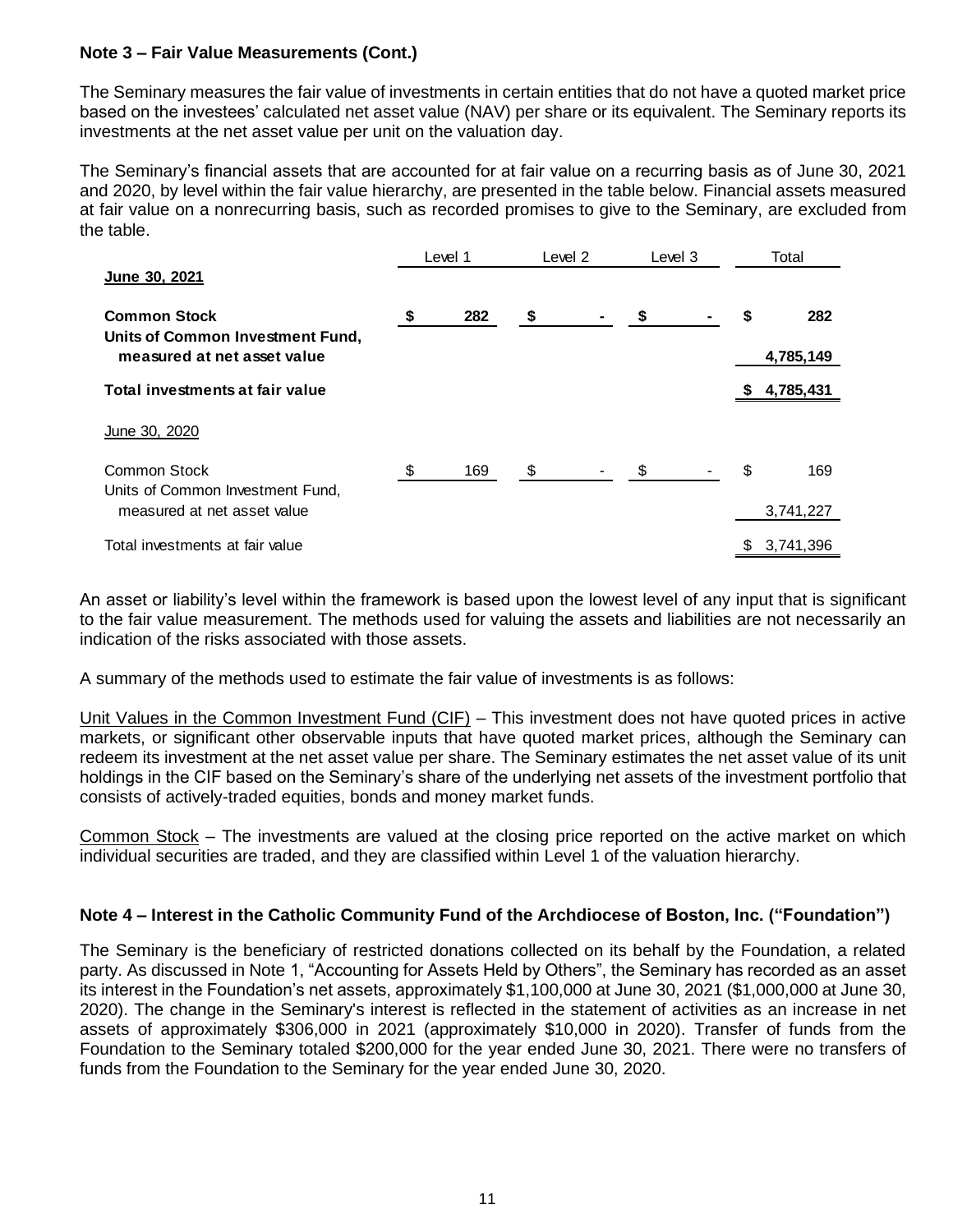#### **Note 5 – Promises to Give**

Included in promises to give are the following unconditional promises to give to the Seminary, summarized by use-restriction:

| 2021         |    | 2020    |
|--------------|----|---------|
| \$<br>14,200 | \$ | 22,400  |
| 60,000       |    |         |
| 704          |    | 3,758   |
|              |    |         |
| 74,904       |    | 26,158  |
| (4, 135)     |    |         |
| (2,750)      |    | (2,500) |
| \$<br>68,019 | \$ | 23,658  |
|              |    |         |
| 2021         |    | 2020    |
|              |    |         |
| \$<br>44,904 | \$ | 23,658  |
| 30,000       |    |         |
| 74,904       | S  | 23,658  |
|              |    |         |

Unconditional promises to give that are expected to be collected after one year have been discounted at 5.95%.

#### **Note 6 – Property and Equipment**

Property and equipment consist of the following at June 30:

|                                             | 2021         | 2020        |
|---------------------------------------------|--------------|-------------|
| Land                                        | 116,140<br>S | 116,140     |
| <b>Building</b>                             | 4,909,692    | 4,909,692   |
| <b>Building improvements</b>                | 5,647,274    | 5,584,121   |
| Furniture and equipment                     | 1,940,470    | 1,612,537   |
| Construction in progress                    | 175,535      | 4,000       |
|                                             | 12,789,111   | 12,226,490  |
| Less accumulated provision for depreciation | 4,041,726    | 3,742,827   |
|                                             | \$8,747,385  | \$8,483,663 |

Depreciation expense totaled \$298,898 and \$274,595 for the years ended June 30, 2021 and 2020, respectively.

#### **Note 7 – Related Party Transactions**

Tuition Revenue – The Seminary received \$193,500 in 2021 (\$108,000 in 2020) from the Archdiocese of Boston, representing tuition for registered Boston students.

Insurance – During the years ended June 30, 2021 and 2020, the Seminary was charged \$312,567 and \$339,023, respectively, for health, life, disability, and property insurance administered by the Roman Catholic Archdiocese of Boston, A Corporation Sole.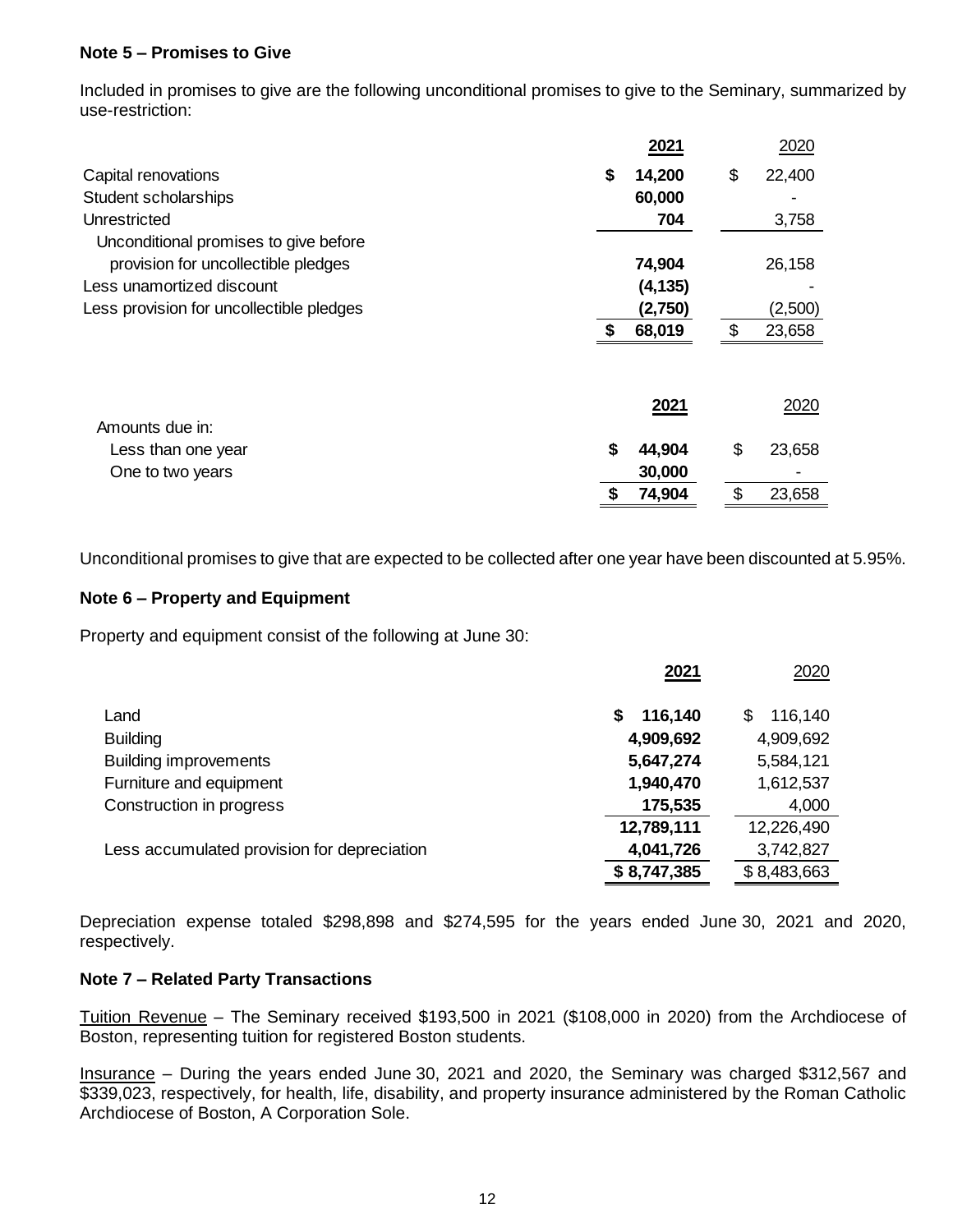#### **Note 7 – Related Party Transactions (Cont.)**

Contributions – During the years ended June 30, 2021 and 2020, the Seminary received approximately \$83,000 and \$79,000, respectively, in contributions from several members of its Board of Trustees.

Line of Credit – On June 1, 2019, the Seminary entered into a \$300,000 line of credit agreement with the Archdiocese of Boston. The applicable rate of interest on any outstanding balance is charged at 3.75% per annum. The agreement is in effect until May 30, 2022. There are no outstanding borrowings at June 30, 2021 or 2020.

#### **Note 8 –Notes Payable**

Equipment Note – On May 31, 2017, the Seminary entered into a promissory note for \$43,661, with an interest rate of 5.95%, to facilitate the purchase of equipment. Under the terms of the agreement, the Seminary made monthly principal and interest payments of \$1,022. The note was paid in full on March 30, 2021.

SBA Paycheck Protection Program Loan and Forgiveness - In April of 2020, the Seminary obtained a loan from a financial institution in the amount of \$355,600 under the Paycheck Protection Program ("PPP") established by the Coronavirus Aid, Relief, and Economic Security (CARES) Act. Under the note agreement , the loan's repayment was guaranteed by the Small Business Administration ("SBA"), it accrued interest at 1%, and it was forgivable and payable by the SBA if the Seminary incurred and paid eligible expenses such as payroll and other specified costs as defined in the CARES Act. The Seminary applied for the loan's forgiveness under the terms of the agreement and in April of 2021 it was notified by the SBA that the loan and accrued interest was repaid and the debt has been forgiven in full. As a result of the forgiveness, the loan amount has been removed as a liability via a credit to support in the statement of activities and changes in net assets as "SBA Paycheck Protection Program loan forgiveness" in the amount of \$355,600.

### **Note 9 – Employee Pension Plan**

The Seminary participates in the Archdiocese of Boston 401(k) defined contribution plan. The Seminary contributes a matching contribution subject to formulas defined in the plan document. Contributions by the Seminary approximated \$29,000 and \$32,000 for the years ended June 30, 2021 and 2020, respectively. Each eligible employee may defer up to 100% of compensation subject to limits on the maximum amount allowed by law.

#### **Note 10 – Contributed Services**

For the years ended June 30, 2021 and 2020, the Seminary recorded contributions in the amount of \$182,140 and \$213,601, respectively, for services performed by religious personnel who serve as faculty. These amounts represent the differences between the actual compensation paid, and the estimated compensation that would be paid to laypersons performing the same services (see Note 1).

#### **Note 11 – Net Assets With Donor Restrictions**

The following is a summary of net assets with donor restrictions:

|                            | 2021        | 2020          |
|----------------------------|-------------|---------------|
| <b>Temporary in Nature</b> | \$2,183,974 | 805,191<br>S. |
| Perpetual in Nature        | 4,744,281   | 4,744,281     |
|                            | \$6,928,255 | \$5,549,472   |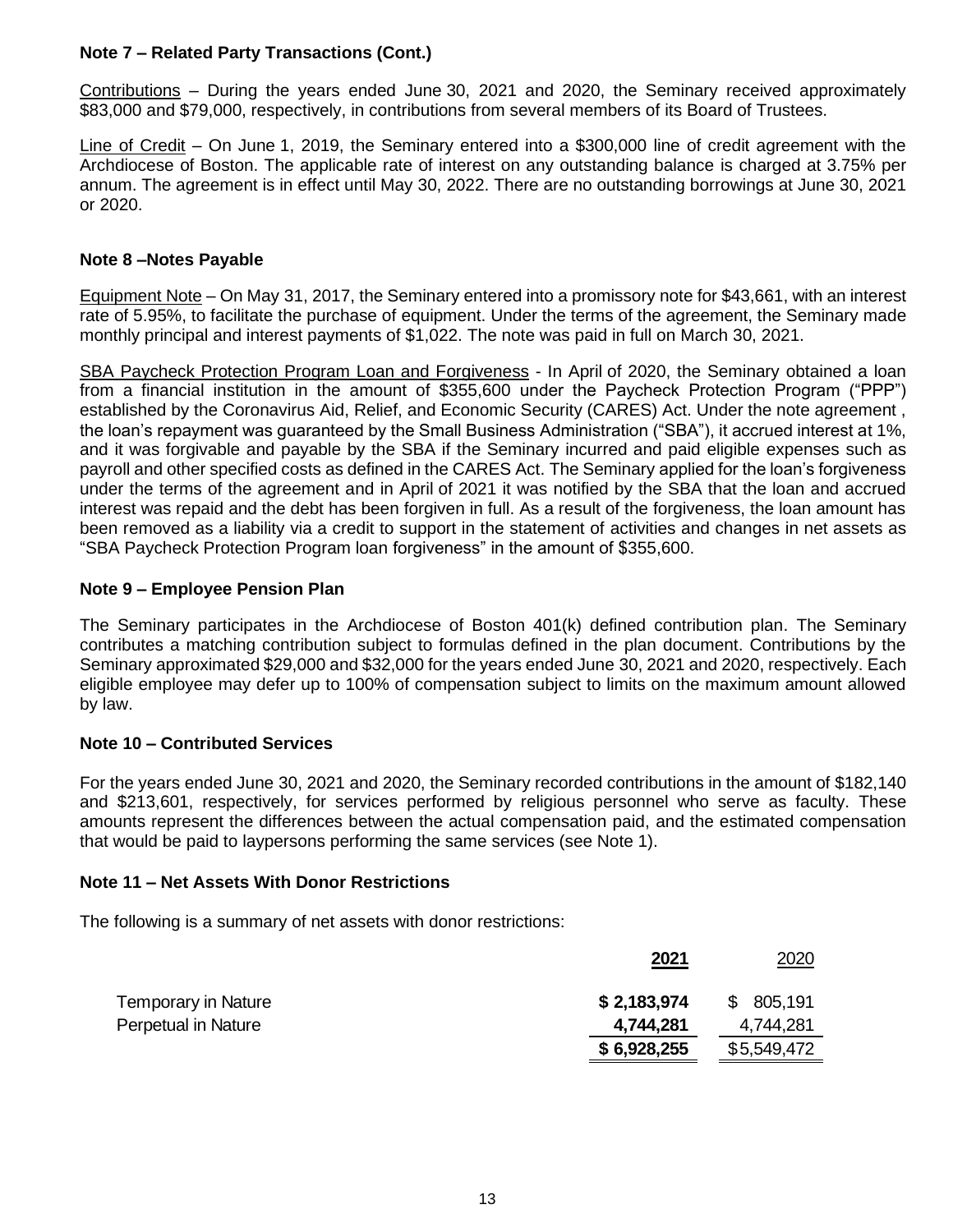## **Note 11 – Net Assets With Donor Restrictions (Cont.)**

Restricted net assets which are temporary in nature at June 30 consist of the following:

|                                                    | <u>2021</u>  | 2020          |
|----------------------------------------------------|--------------|---------------|
| <b>Restricted for:</b>                             |              |               |
| Student scholarships                               | \$<br>37,953 | \$<br>25,305  |
| <b>Accent Reduction Program</b>                    | 20,000       | 20,000        |
| <b>Adoration Chapel</b>                            | 25,000       | 25,000        |
| <b>Exercise facilities</b>                         | 10,000       | 10,000        |
| Operations                                         | 52,068       | 33,097        |
| Needy students                                     | 16,561       | 15,034        |
| Spanish language instruction                       | 4,767        | 4,767         |
| <b>Theology Chair</b>                              |              | 3,320         |
| Catholic community                                 | 181,623      | 75,415        |
| Pre-theology program                               |              | 7,056         |
| Academic Dean Faculty Chair                        |              | 7,561         |
| Pastoral ministry                                  |              | 9,914         |
| <b>Critical financial needs</b>                    | 15,000       | 15,000        |
| Promise for Tomorrow case statement                | 69,201       | 69,201        |
| <b>Student Needs</b>                               | 18,840       |               |
| Strategic Plan                                     | 50,000       |               |
| <b>Foreign Ministry Scholarships</b>               | 55,865       |               |
| Capital Improvements                               | 152,090      |               |
|                                                    | 708,968      | 320,670       |
| Unrealized gains and losses on investments related |              |               |
| to restricted endowment net assets (see below)     | 1,475,006    | 484,521       |
|                                                    | \$2,183,974  | \$<br>805,191 |

Restricted net assets which are perpetual in nature (endowments) at June 30 consist of the following:

|                                                           | 2021         | 2020           |
|-----------------------------------------------------------|--------------|----------------|
| Income restricted for:                                    |              |                |
| Student scholarships                                      | 236,321<br>S | \$<br>236,321  |
| Academic Dean Faculty Chair                               | 1,000,000    | 1,000,000      |
| Rector fund for needy students                            | 35,000       | 35,000         |
| <b>Theology Chair</b>                                     | 346,961      | 346,961        |
| <b>Pastoral Ministry</b>                                  | 800,000      | 800,000        |
| Pre-Theology Program                                      | 894,512      | 894,512        |
| <b>Operations</b>                                         | 489,138      | 489,138        |
| Promise for Tomorrow case statement                       | 18,183       | 18,183         |
| Interest in endowment net assets of a foundation (Note 4) | 924,166      | 924,166        |
|                                                           | 4,744,281    | 4,744,281<br>S |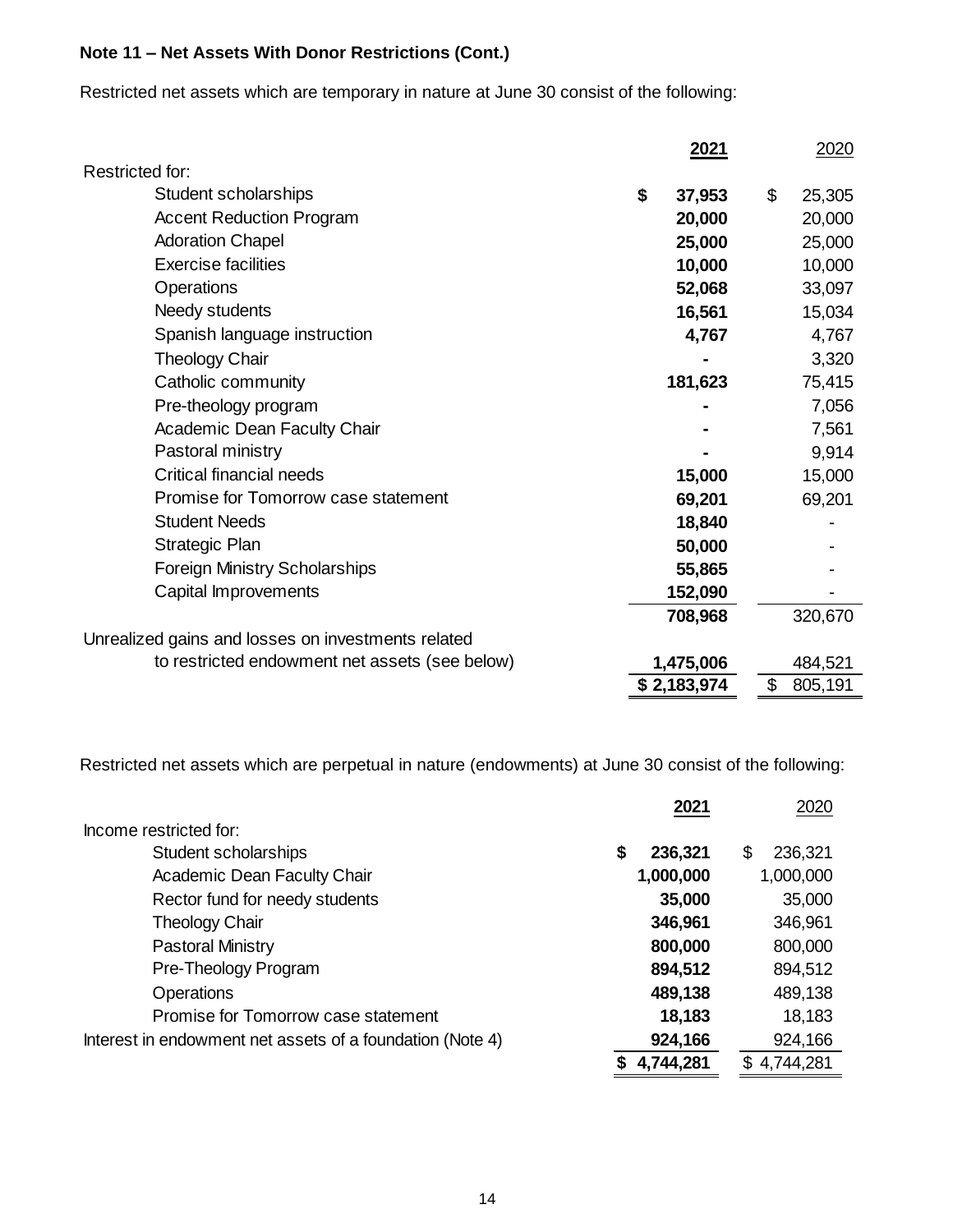## **Note 11 – Net Assets With Donor Restrictions (Cont.)**

During the years ended June 30, net assets were released from donor restrictions by incurring expenses, or by the occurrence of other events satisfying the restricted purposes, or by donors removing the restrictions, as follows:

|                                           | 2021          | 2020          |
|-------------------------------------------|---------------|---------------|
| Capital Improvements                      | \$<br>47,910  | \$            |
| <b>Foreign Ministry Scholarships</b>      | 30,000        |               |
| Operating expenses                        |               | 30,000        |
| Spanish language instruction              |               | 59,500        |
| <b>Theology Chair</b>                     | 18,441        | 10,000        |
| Pre-theology Chair                        | 46,059        | 25,000        |
| <b>Academic Dean Faculty Chair</b>        | 51,101        | 30,000        |
| Pastoral ministry                         | 44,786        | 20,000        |
| Lounge renovation                         |               | 80,000        |
| Expenditures caused by COVID-19 pandemic: |               |               |
| Property and equipment upgrades           | 451,852       |               |
| Personal protective equipment             | 57,590        |               |
| Student grants                            | 25,500        |               |
|                                           | \$<br>773,239 | \$<br>254,500 |

#### **Note 12 – Endowments and Quasi-Endowments**

The Seminary's endowments consist of various funds established for the support of various activities. As required by accounting principles generally accepted in the United States, net assets associated with endowment funds are classified and reported based on the existence or absence of donor-imposed restrictions.

Interpretation of Relevant Law – The Seminary has historically viewed the Massachusetts Uniform Prudent Management of Institutional Funds Act (UPMIFA) as requiring the Seminary to preserve the fair value of the original gift as of the gift date of the donor-restricted endowment funds, absent explicit donor stipulations to the contrary. As a result of this interpretation, the Seminary classifies as permanently restricted net assets (a) the original value of gifts donated to the permanent endowment, (b) the original value of subsequent gifts to the permanent endowment, and (c) accumulations to the permanent endowment made in accordance with the direction of the applicable donor gift instrument at the time the accumulation is added to the fund. This is regarded as the "historic dollar value" of the endowment fund. The remaining portion of the donor-restricted endowment fund that is not considered restricted in perpetuity and is regarded as "net appreciation", is considered temporarily restricted net assets until those amounts are appropriated for expenditure by the Seminary.

Funds with Deficiencies – From time to time, the fair value of assets associated with individual donor-restricted endowment funds may fall below the "historic dollar value". Deficiencies of this nature are reported in restricted net assets. There were no significant deficiencies at June 30, 2021 or 2020.

Endowment Investment Policy – The Seminary has adopted an investment philosophy which, combined with the spending rate, attempts to provide a predictable stream of returns, thereby making funds available to programs that are supported by its endowment, while at the same time seeking to maintain the purchasing power of the endowment assets. Endowment assets include those assets of donor-restricted funds that the Seminary must hold in perpetuity or for donor-specified periods. Under the Seminary's investment policy and spending rate, both of which are approved by the Board of Trustees, the endowment assets are invested in a manner that is intended to produce an inflation-adjusted return in excess of the spending rate over a long period of time. Actual returns in any given year may vary.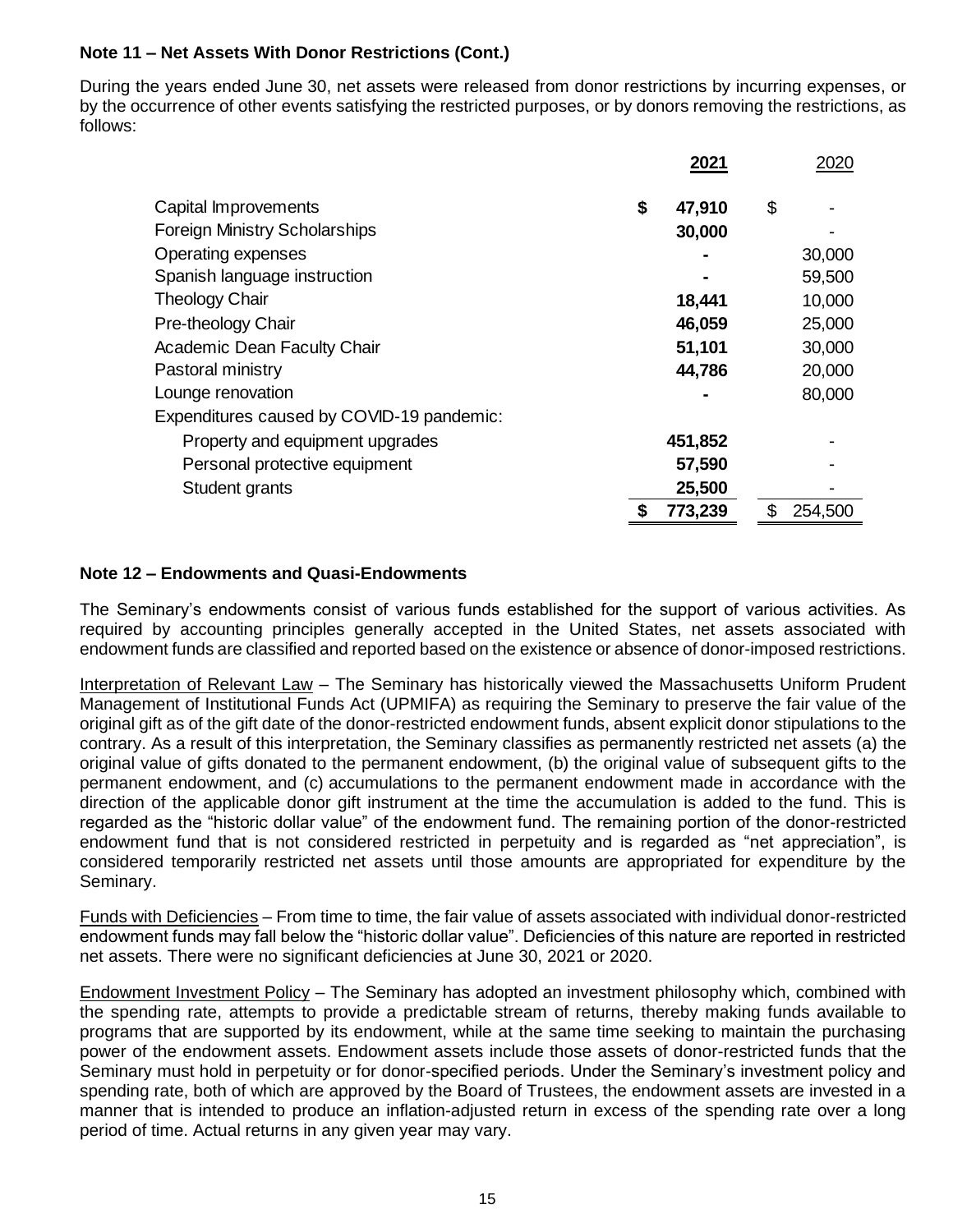### **Note 12 – Endowments and Quasi-Endowments (Cont.)**

Strategies Employed for Achieving Objectives - To satisfy its long-term rate-of-return objectives, the Seminary relies on a total return strategy in which investment returns are achieved through both capital appreciation (realized and unrealized), and current yield (interest and dividends). From the time when the Seminary was organized, the Seminary has invested its endowment investment portfolio in the Common Investment Fund which, in turn, invests in the Investment Partnership (see Note 2). The Investment Committee of Corporation Sole is responsible for selecting the investment managers of the Investment Partnership. The Investment Committee's investment rationale is to include an array of different strategy investment managers for the Investment Partnership's portfolio to reduce overall volatility while providing investment returns above industry benchmarks.

Changes in Endowment Net Assets - Endowment net assets and changes therein as of and for the years ended June 30 are as follows:

|                                                                                                                                                                                                                                          |                                             |                       | <b>With Donor Restrictions</b> |                                                        |                        |                                                            |
|------------------------------------------------------------------------------------------------------------------------------------------------------------------------------------------------------------------------------------------|---------------------------------------------|-----------------------|--------------------------------|--------------------------------------------------------|------------------------|------------------------------------------------------------|
| For the year ended June 30, 2021:                                                                                                                                                                                                        | <b>Without Donor</b><br><b>Restrictions</b> |                       |                                | Temporary in<br><b>Nature</b>                          | Perpetual<br>in Nature | Total                                                      |
| Endowment net assets at beginning of year<br>Interest in change in net assets of a foundation<br>Interest and dividends<br>Realized and unrealized gains (losses) on investments<br>Appropriation of endowment assets<br>for expenditure | S                                           | 9,019<br>391<br>5.635 | S                              | 661,222<br>306,208<br>165,682<br>990,485<br>(402, 910) | \$4,744,281            | \$5,405,503<br>306,208<br>165,682<br>990,485<br>(402, 910) |
| Endowment net assets at end of year                                                                                                                                                                                                      |                                             | 15,045                |                                | \$1,720,687                                            | \$4,744,281            | \$6,464,968                                                |

|                                                                                   | <b>With Donor Restrictions</b> |                      |    |              |              |             |
|-----------------------------------------------------------------------------------|--------------------------------|----------------------|----|--------------|--------------|-------------|
|                                                                                   |                                | <b>Without Donor</b> |    | Temporary in | Perpetual in |             |
|                                                                                   |                                | <b>Restrictions</b>  |    | Nature       | Nature       | Total       |
| For the year ended June 30, 2020:                                                 |                                |                      |    |              |              |             |
| Endowment net assets at beginning of year                                         | \$                             | 8,654                | \$ | 706.232      | \$4,744,281  | \$5,450,513 |
| Interest in change in net assets of a foundation                                  |                                |                      |    | 9.759        |              | 9,759       |
| Interest and dividends                                                            |                                | 356                  |    | 141,580      |              | 141,580     |
| Realized and unrealized gains on investments<br>Appropriation of endowment assets |                                | 9                    |    | (81, 349)    |              | (81, 349)   |
| for expenditure                                                                   |                                |                      |    | (115,000)    |              | (115,000)   |
| Endowment net assets at end of year                                               |                                | 9,019                | S. | 661,222      | \$4,744,281  | \$5,405,503 |

#### **Note 13 – Financial Instruments and Concentrations of Credit Risk**

The Seminary's financial instruments that potentially subject it to concentrations of credit risk consist of cash, promises to give, a grant receivable, investments, and a beneficial interest in the net assets of a foundation. A summary of financial instrument and other concentrations follows.

*Cash* - The Seminary maintains its cash accounts in high quality financial institutions. At times, the amounts on deposit at any institution are in excess of insured limits. At June 30, 2021, based on bank balances, there was approximately \$385,000 of cash in excess of FDIC insurance limits.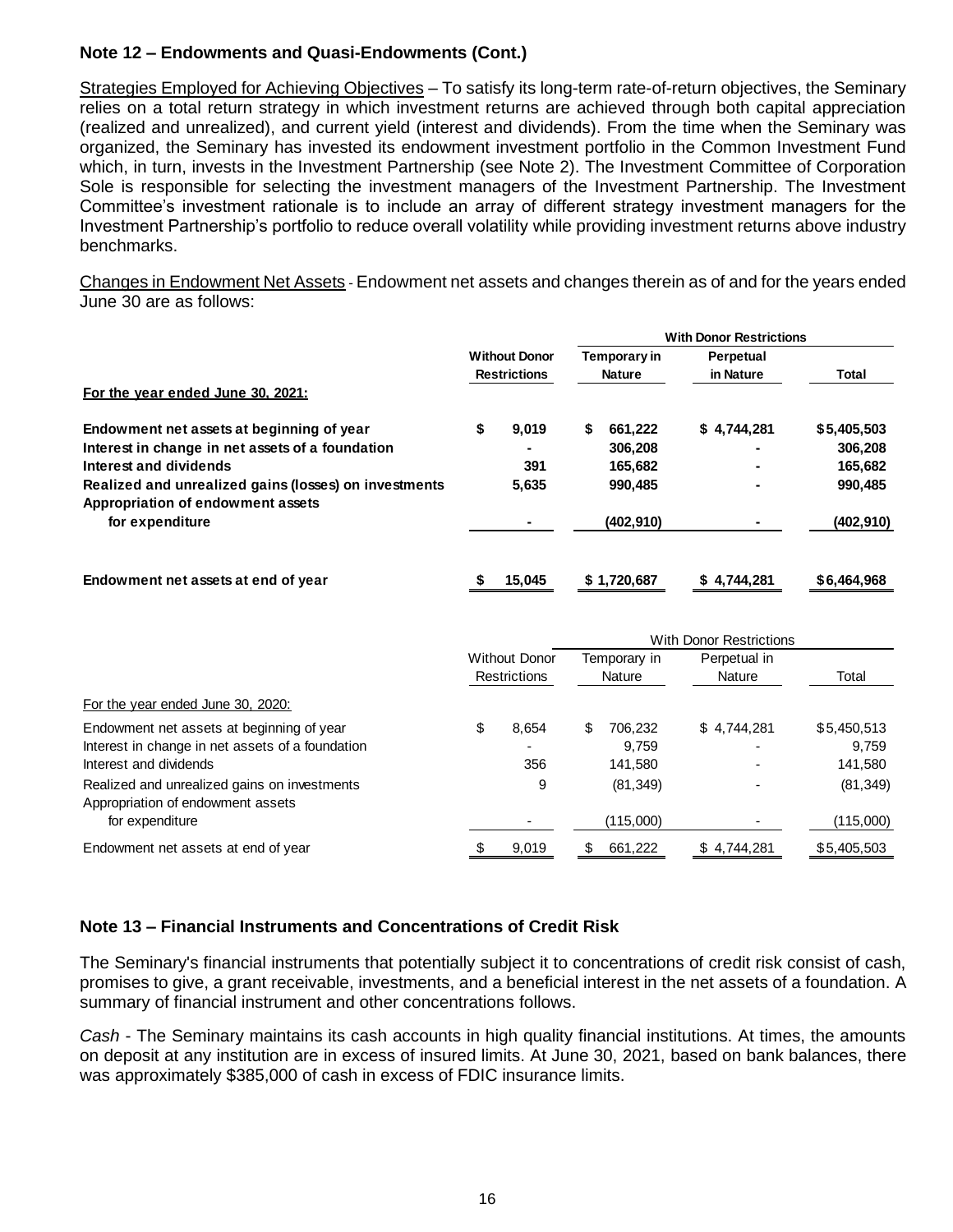#### **Note 13 – Financial Instruments and Concentrations of Credit Risk (Cont.)**

*Investments* - As more fully discussed in Note 2, substantially all of the Seminary's investments consist of Common Investment Funds administered by the Roman Catholic Archdiocese of Boston (RCAB).

*Beneficial Interest in Foundation* - As more fully discussed in Note 4, the Seminary's beneficial interest in the net assets of the Catholic Community Fund approximated \$1,100,000 at June 30, 2021.

*Promises to Give* - The Seminary's recorded promises to give are dispersed among various corporate and individual contributors throughout the region. At June 30, 2021, approximately \$60,000 or 80% of the gross total is pledged from one donor.

*Covid Related Grants* - During fiscal year 2021, under the CARES Act, the Seminary was awarded a Higher Education Emergency Relief Fund grant by the US Department of Education in the approximate amount of \$478,000 as well as approximately \$87,000 of grants for student financial assistance and costs incurred by the Seminary due to the Covid pandemic. Approximately \$425,000 of such grant funds have been recognized as support in the statement of activities for the year ended June 30, 2021. At June 30, 2021 approximately \$141,000 of such funds are recorded as grant funds receivable.

#### **Note 14 – Income Taxes**

The Seminary recognizes the financial statement benefit of a tax position only after determining that the relevant tax authority would more likely than not sustain the position following an audit. For tax positions meeting the more-likely-than-not threshold, the amount recognized in the financial statements is the largest benefit that has a greater than 50 percent likelihood of being realized upon ultimate settlement with the relevant tax authority. The Seminary's management has reviewed the tax positions for open periods and determined that no provision for income tax is required in the Seminary's financial statements.

#### **Note 15 – Liquidity and Sufficiency of Net Assets**

A comparison of the Seminary's financial assets and available resources to its donor restricted net assets is as follows:

|                                                                                        | 2021          | 2020        |
|----------------------------------------------------------------------------------------|---------------|-------------|
| <b>Financial assets</b>                                                                | \$5,658,000   | \$4,042,000 |
| Other resources (line of credit)                                                       | 300,000       | 300,000     |
| Total financial assets and resources                                                   | 5,958,000     | 4,342,000   |
| Donor restricted net assets                                                            | 6,928,000     | 5,549,000   |
| Less interest in restricted net assets of the Catholic Community Fund                  | (1, 100, 000) | (1,000,000) |
| Net donor restricted                                                                   | 5,828,000     | 4,549,000   |
| Sufficiency (insufficiency) of financial assets related to donor restricted net assets | 130,000       | (207,000)   |

At June 30, 2021 the excess of the Seminary's financial assets over its donor restricted net assets, \$130,000, represents the only amounts available for general expenditure within one year. At June 30, 2020, due to the insufficiency of financial assets in relation to donor restricted net assets, the Seminary had no liquid assets available for general expenditure.

The Seminary's total financial assets approximate \$5,658,000 at June 30, 2021, including its investment portfolio of \$4,785,000, which primarily relates to its donor restricted net assets. However, at June 30, 2021 it has donor restrictions on its net assets of approximately \$5,828,000, excluding its interest in the restricted net assets of the Catholic Community Fund (Note 4), resulting in an insufficiency in its investment portfolio of approximately \$1,043,000. Similarly, at June 30, 2020, the Seminary had an insufficiency in its investment portfolio of approximately \$808,000.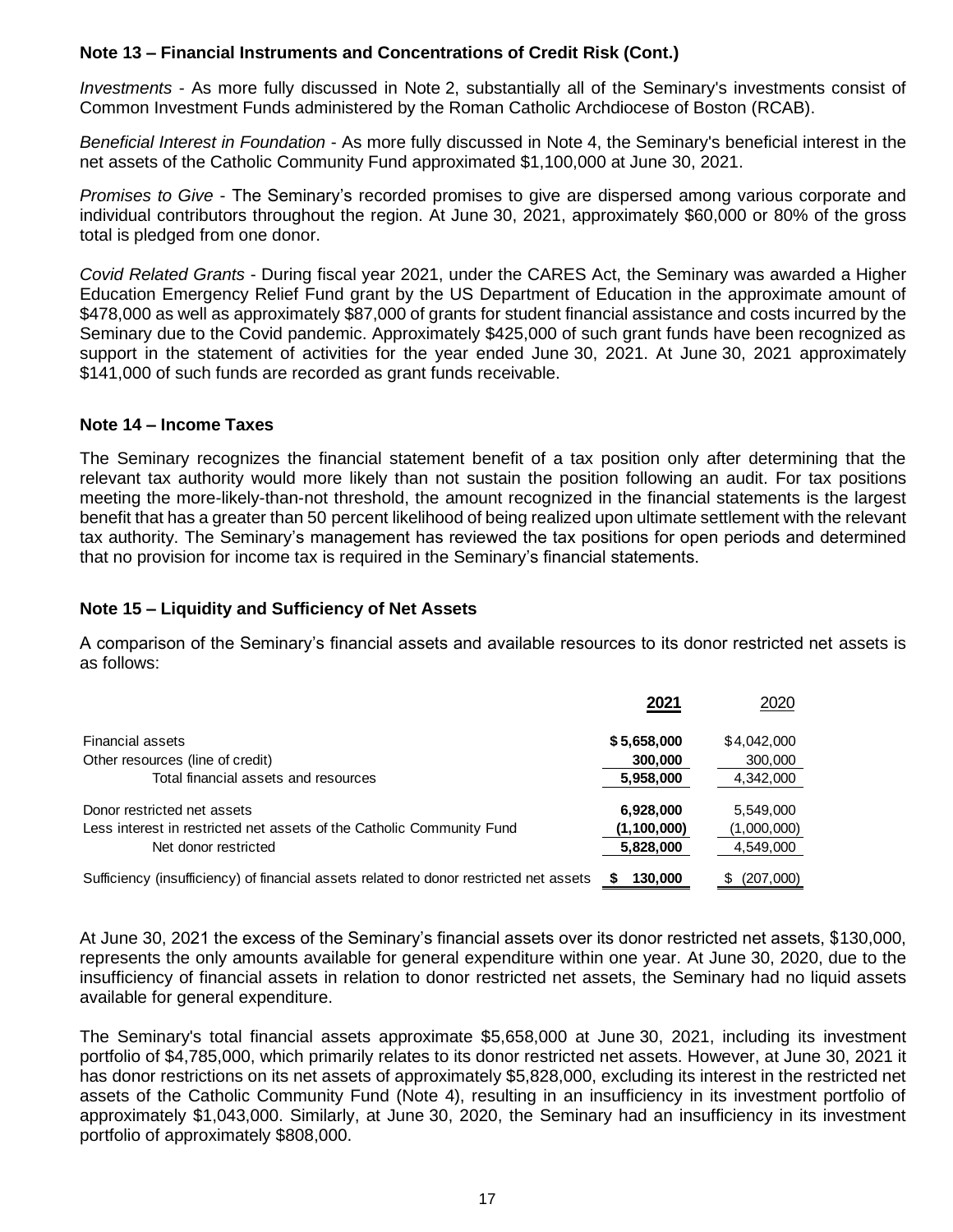## **Note 15 – Liquidity and Sufficiency of Net Assets (Cont.)**

This situation results from the Seminary in effect "borrowing" funds from its endowment investments to fund its operations in recent years, with the intention of replenishing those funds along with an appropriate interest charge. Amounts borrowed from the endowment investments approximate \$629,000 and \$667,000 at June 30, 2021 and 2020, respectively.

The Seminary's cash flows have seasonal variations due to the nature and timing of tuition billings and various development events for fundraising. Most of the Seminary's cash inflow is received at the beginning of the school year, subsequent to its fiscal year-end. Management anticipates that the Seminary's tuition revenues and support for the next fiscal year will be sufficient to meet the majority of its general expenditures. It also expects that the Seminary will not need to "borrow" from its endowment investments to meet its expenditures in the next fiscal year, primarily as a result of the \$355,600 PPP loan it received, which has been forgiven (Note 8), and the approximate \$565,000 of Covid-related grants it was awarded by the US Department of Education (Note 13) in addition to a \$50,000 grant from a private foundation.

Management will continue to focus on improvements to the Seminary's institutional advancement program to increase contributions, improvements to its recruiting process to increase enrollment, and it is determining the feasibility of generating additional revenue sources such as from the leasing of available grounds to a third party.

#### **Note 16 – Coronavirus Pandemic**

Effects and Response in 2021 – During 2021, the Seminary operated under state mandated restrictions in response to the Covid 19 pandemic, which did not affect its revenues. As more thoroughly discussed in Note 8, management obtained a PPP loan in the amount of \$355,600, which was extinguished and forgiven by the SBA in 2021. The Seminary was also awarded approximately \$565,000 of Covid-related grants from the US Department of Education as discussed in Note 13.

Subsequent Events and Uncertainties Regarding Pandemic – Effective May 29, 2021, due to the initial success of the vaccination program and the continued decline in new virus cases and deaths, the governor of Massachusetts declared the state reopened and lifted substantially all of its previous restrictions, enabling businesses, schools and other organizations to return to operations without restrictions.

However, there still remains uncertainties regarding the virus such as the reduced rate of vaccinations in the state, the long-term efficacy of vaccinations and the potential need for booster shots and the current surge of the Delta variant of the virus, among other things. As was the case in fiscal 2021, management does not anticipate any significant adverse effects on the operations of the Seminary or its financial position. However, it is uncertain at this time what additional adverse effects the pandemic may have, if any, on the general population, businesses and other organizations and potentially on the future revenues, operating results and financial position of the Seminary.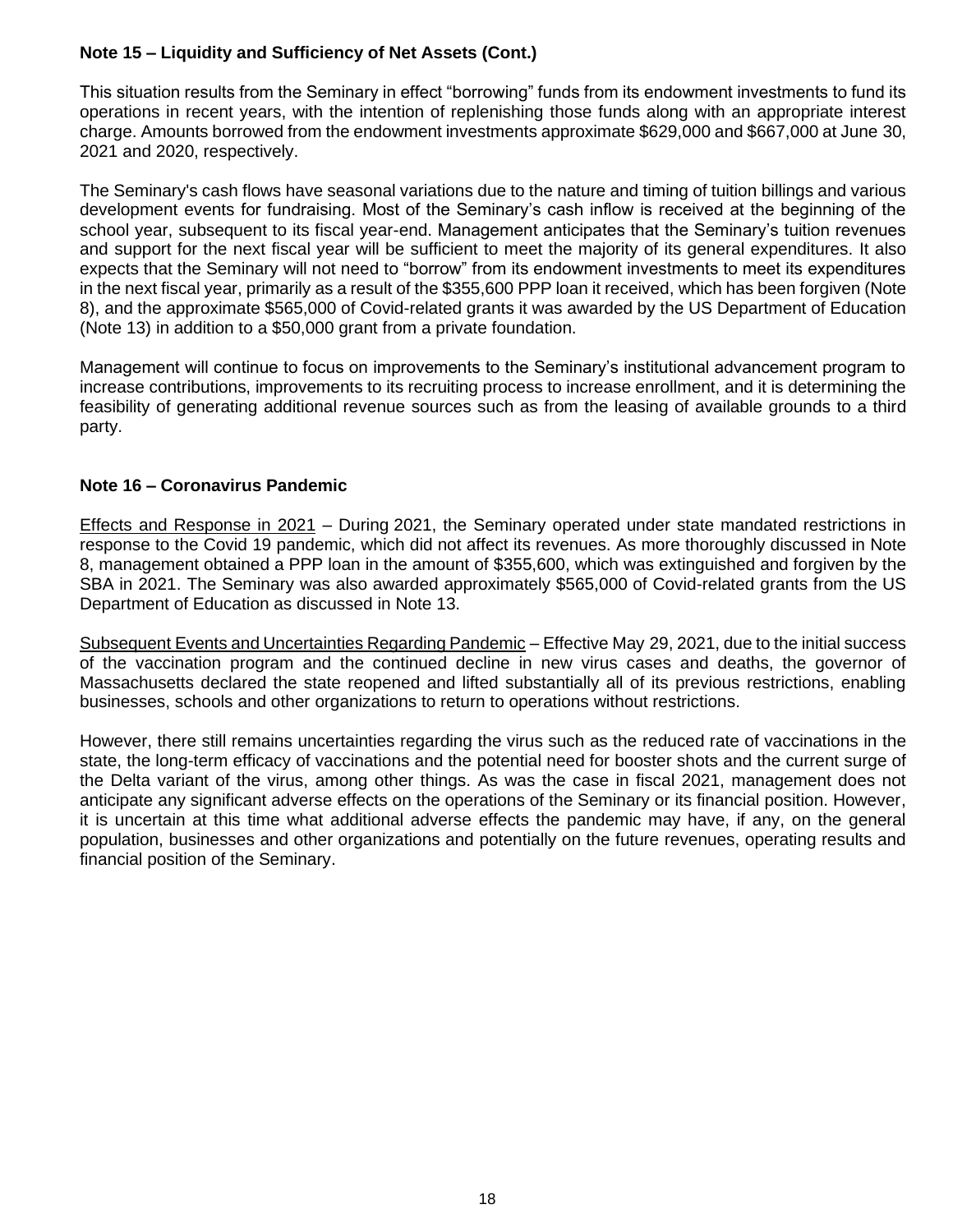



## **Independent Auditor's Report on Internal Control Over Financial Reporting and on Compliance and Other Matters Based on an Audit of Financial Statements Performed in Accordance with** *Government Auditing Standards*

To the Trustees Pope St. John XXIII National Seminary, Inc.

We have audited, in accordance with auditing standards generally accepted in the United States of America and the standards applicable to financial audits contained in *Government Auditing Standards*, issued by the Comptroller General of the United States, the financial statements of Pope St. John XXIII National Seminary, Inc., which comprise the statement of financial position as of June 30, 2021, and the related statements of activities, functional expenses and cash flows for the year then ended, and the related notes to the financial statements, and have issued our report thereon dated September 27, 2021.

#### **Internal Control Over Financial Reporting**

In planning and performing our audit of the financial statements, we considered Pope St. John XXIII National Seminary, Inc.'s internal control over financial reporting (internal control) to determine the audit procedures that are appropriate in the circumstances for the purpose of expressing our opinion on the financial statements, but not for the purpose of expressing an opinion on the effectiveness of Pope St. John XXIII National Seminary, Inc.'s internal control. Accordingly, we do not express an opinion on the effectiveness of Pope St. John XXIII National Seminary, Inc.'s internal control.

A *deficiency in internal control* exists when the design or operation of a control does not allow management or employees, in the normal course of performing their assigned functions, to prevent or detect and correct misstatements on a timely basis. A *material weakness* is a deficiency, or combination of deficiencies in internal control, such that there is a reasonable possibility that a material misstatement of the Seminary's financial statements will not be prevented or detected and corrected on a timely basis. A *significant deficiency* is a deficiency, or a combination of deficiencies, in internal control that is less severe than a material weakness, yet important enough to merit attention by those charged with governance.

Our consideration of internal control was for the limited purpose described in the first paragraph of this section and was not designed to identify all deficiencies in internal control that might be material weaknesses or significant deficiencies. Given these limitations, during our audit we did not identify any deficiencies in internal control that we consider to be material weaknesses. However, material weaknesses may exist that have not been identified.